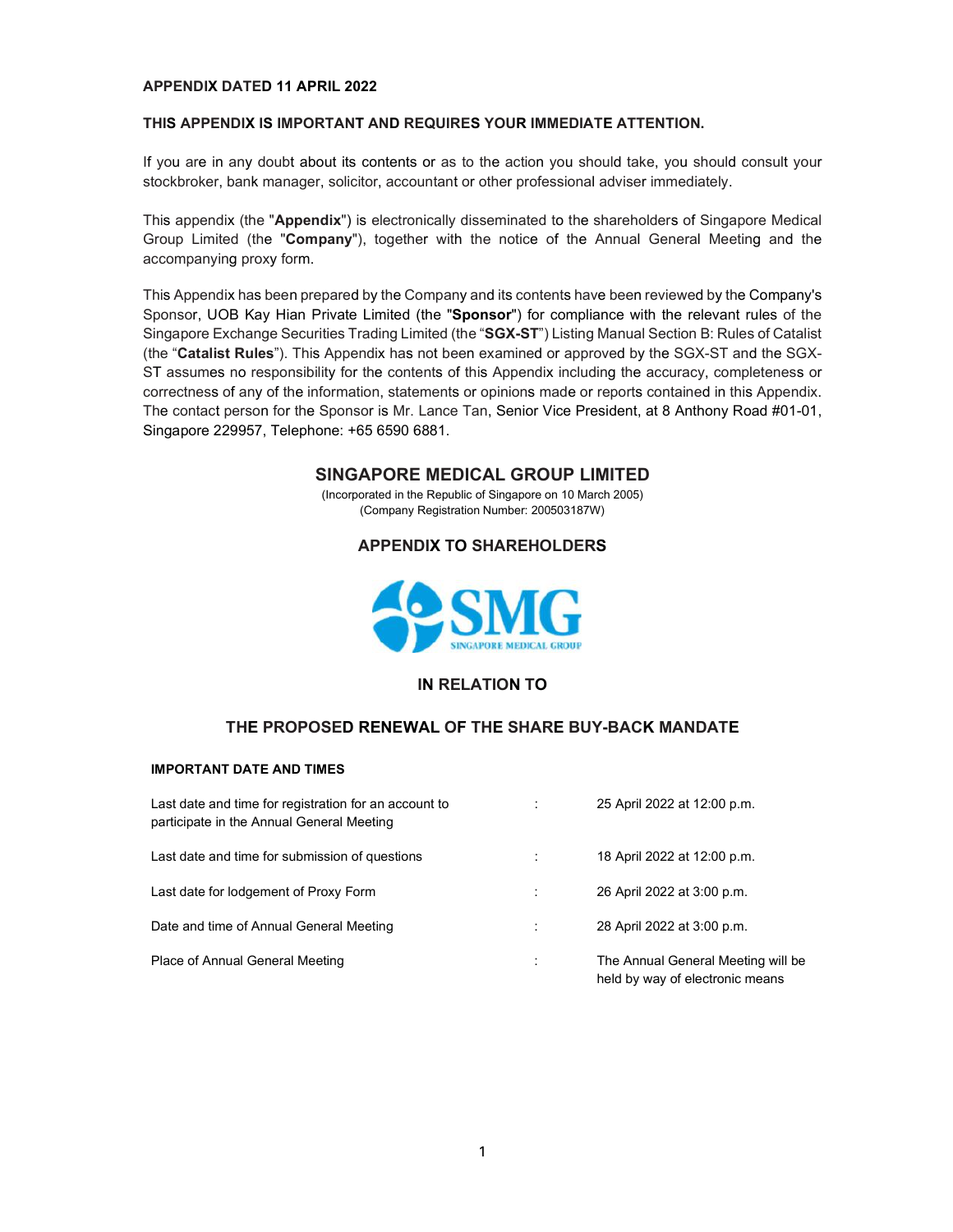# **CONTENTS**

| $1_{-}$ |                                                                |  |
|---------|----------------------------------------------------------------|--|
| 2.      |                                                                |  |
| 3.      |                                                                |  |
| 4.      | STATUS OF PURCHASED SHARES UNDER THE SHARE BUY-BACK MANDATE 11 |  |
| 5.      |                                                                |  |
| 6.      |                                                                |  |
| 7.      |                                                                |  |
| 8.      |                                                                |  |
| 9.      |                                                                |  |
| 10      |                                                                |  |
|         |                                                                |  |
|         |                                                                |  |
|         |                                                                |  |
| 14      |                                                                |  |
|         |                                                                |  |
|         |                                                                |  |
|         |                                                                |  |
|         |                                                                |  |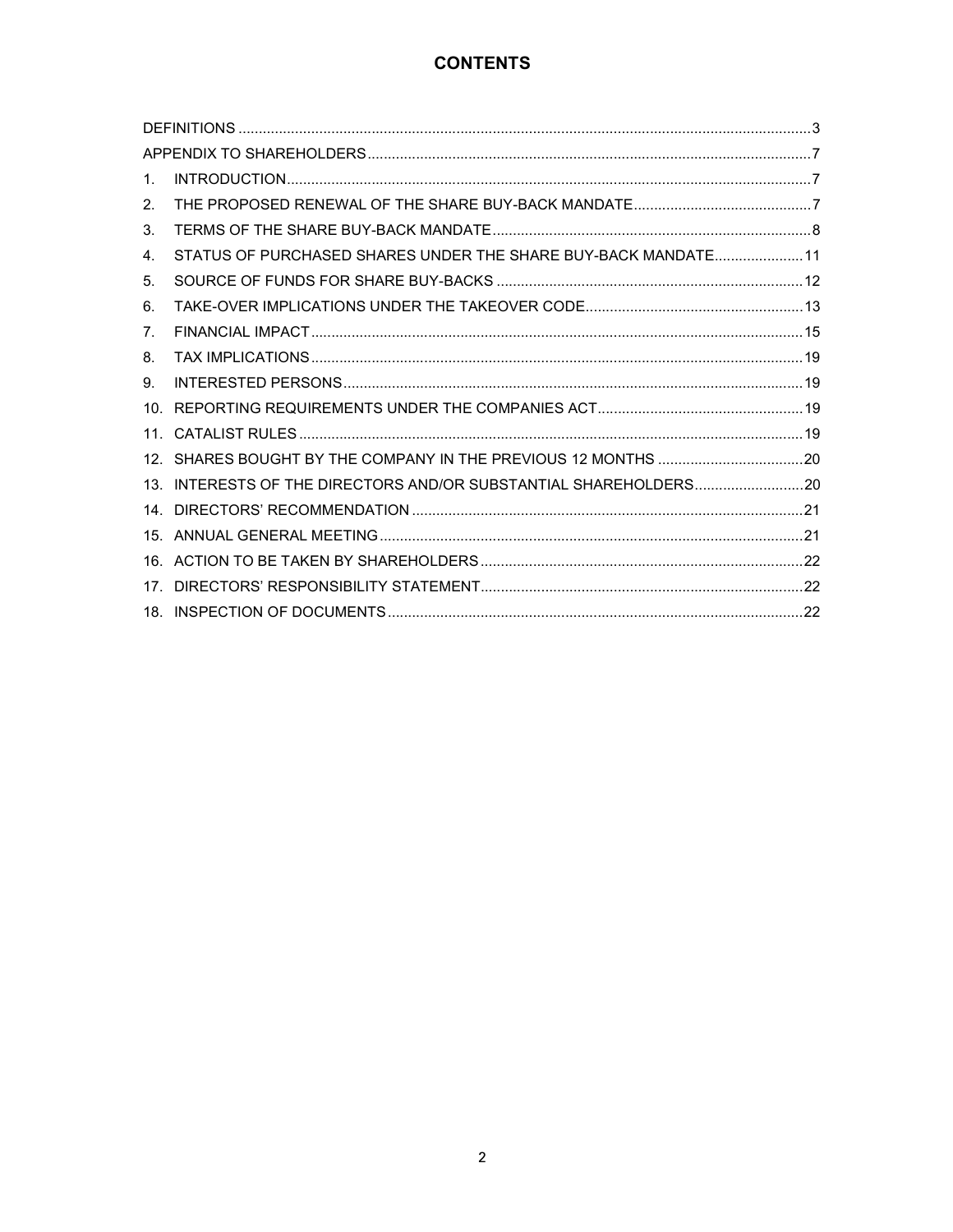In this Appendix, the following definitions shall apply throughout unless the context otherwise requires or otherwise stated:

| "ACRA"                          |    | Accounting and Corporate Regulatory Authority |                                                                                                                                                                                                                                                                                                                                                                        |  |  |  |  |  |
|---------------------------------|----|-----------------------------------------------|------------------------------------------------------------------------------------------------------------------------------------------------------------------------------------------------------------------------------------------------------------------------------------------------------------------------------------------------------------------------|--|--|--|--|--|
| "Act" or "Companies Act"        | t. |                                               | Companies Act 1967 of Singapore, as amended, modified<br>or supplemented from time to time                                                                                                                                                                                                                                                                             |  |  |  |  |  |
| "AGM"                           | ÷  |                                               | The annual general meeting of the Company                                                                                                                                                                                                                                                                                                                              |  |  |  |  |  |
| "Annual Report"                 | ÷  |                                               | The annual report of the Company for FY2021                                                                                                                                                                                                                                                                                                                            |  |  |  |  |  |
| "Appendix"                      | ÷  | Mandate                                       | This Appendix to Shareholders dated 11 April 2022 in<br>respect of the proposed adoption of the Share Buy-Back                                                                                                                                                                                                                                                         |  |  |  |  |  |
| "Approval Date"                 |    |                                               | 28 April 2022, being the date of the forthcoming AGM                                                                                                                                                                                                                                                                                                                   |  |  |  |  |  |
| "Associate"                     | t. | (a)                                           | in relation to any Director, chief executive officer,<br>Substantial<br>Shareholder<br>or<br>Controlling<br>Shareholder (being an individual) means:                                                                                                                                                                                                                   |  |  |  |  |  |
|                                 |    | (i)                                           | his immediate family;                                                                                                                                                                                                                                                                                                                                                  |  |  |  |  |  |
|                                 |    |                                               | (ii)<br>the trustees of any trust of which he or<br>his immediate family is a beneficiary<br>or, in the case of a discretionary trust,<br>is<br>a discretionary object; and                                                                                                                                                                                            |  |  |  |  |  |
|                                 |    |                                               | (iii)<br>any company in which he and his<br>immediate family together (directly or<br>indirectly) have an interest of 30% or more                                                                                                                                                                                                                                      |  |  |  |  |  |
|                                 |    | (b)                                           | in relation to a Substantial Shareholder or<br>Controlling Shareholder (being a company) means<br>any company which is its subsidiary or holding<br>company or is a subsidiary of any such holding<br>company or one in the equity of which it and/or<br>such other company or companies taken together<br>(directly or indirectly) have an interest of 30% or<br>more |  |  |  |  |  |
| "Average Closing Price"         | t. |                                               | Has the meaning ascribed to it in Paragraph 3.4                                                                                                                                                                                                                                                                                                                        |  |  |  |  |  |
| "Board of Directors" or "Board" | ÷  |                                               | The board of directors of the Company for the time being                                                                                                                                                                                                                                                                                                               |  |  |  |  |  |
| "Catalist"                      | ÷  |                                               | The Catalist of the SGX-ST                                                                                                                                                                                                                                                                                                                                             |  |  |  |  |  |
| "Catalist Rules"                |    | SGX-ST                                        | Section B: Rules of Catalist of the Listing Manual of the                                                                                                                                                                                                                                                                                                              |  |  |  |  |  |
| "CDP"                           |    |                                               | The Central Depository (Pte) Limited                                                                                                                                                                                                                                                                                                                                   |  |  |  |  |  |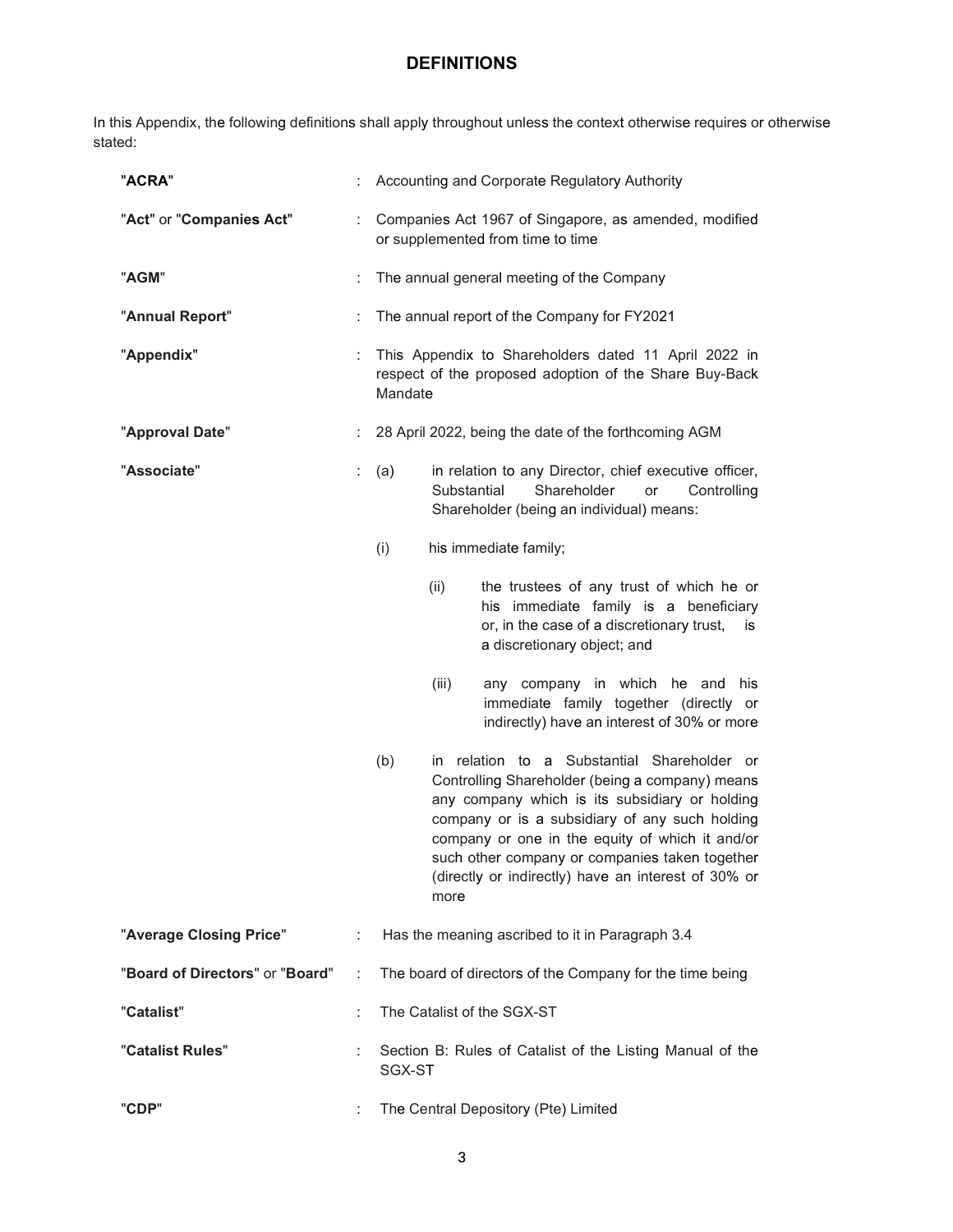| "Company"                                  | t  | Singapore Medical Group Limited                                                                                                                                                                                                                                                                                                                             |  |  |  |  |
|--------------------------------------------|----|-------------------------------------------------------------------------------------------------------------------------------------------------------------------------------------------------------------------------------------------------------------------------------------------------------------------------------------------------------------|--|--|--|--|
| "Constitution"                             |    | Constitution of the Company, as amended, supplemented<br>or modified from time to time                                                                                                                                                                                                                                                                      |  |  |  |  |
| "Control"                                  | ÷  | The capacity to dominate decision-making, directly or<br>indirectly, in relation to the financial and operating policies<br>of the Company                                                                                                                                                                                                                  |  |  |  |  |
| "Controlling Shareholder"                  |    | A person who:                                                                                                                                                                                                                                                                                                                                               |  |  |  |  |
|                                            |    | holds directly or indirectly 15% or more of the<br>(a)<br>issued share capital of the Company; or                                                                                                                                                                                                                                                           |  |  |  |  |
|                                            |    | (b)<br>in fact exercises Control over the Company                                                                                                                                                                                                                                                                                                           |  |  |  |  |
| "Directors"                                | ÷  | The directors of the Company for the time being                                                                                                                                                                                                                                                                                                             |  |  |  |  |
| "EPS"                                      | ÷  | Earnings per Share                                                                                                                                                                                                                                                                                                                                          |  |  |  |  |
| "FY2020 AGM"                               | ÷  | The AGM held on 26 April 2021                                                                                                                                                                                                                                                                                                                               |  |  |  |  |
| "FY2021"                                   |    | The financial year of the Company ended 31 December<br>2021                                                                                                                                                                                                                                                                                                 |  |  |  |  |
| "Group"                                    | ÷  | The Company and its subsidiaries                                                                                                                                                                                                                                                                                                                            |  |  |  |  |
| "Latest Practicable Date"                  |    | 28 March 2022, being the latest practicable date prior to the<br>issuance of this Appendix                                                                                                                                                                                                                                                                  |  |  |  |  |
| "Market Day"                               | ÷. | A day on which SGX-ST is open for securities trading                                                                                                                                                                                                                                                                                                        |  |  |  |  |
| "Maximum Price"                            | ÷  | Has the meaning ascribed to it in Paragraph 3.4                                                                                                                                                                                                                                                                                                             |  |  |  |  |
| "NAV"                                      |    | Net asset value                                                                                                                                                                                                                                                                                                                                             |  |  |  |  |
| "NTA"                                      |    | Net tangible assets                                                                                                                                                                                                                                                                                                                                         |  |  |  |  |
| "Purchase Price"                           |    | Has the meaning ascribed to it in Paragraph 5                                                                                                                                                                                                                                                                                                               |  |  |  |  |
| "Relevant Period"                          |    | The period commencing from the date on which the<br>ordinary resolution in relation to the Share Buy-Back<br>Mandate is passed in a general meeting and expiring on<br>the earliest of the date on which the next AGM is held or is<br>required by law to be held, or the date the said mandate is<br>revoked or varied by the Company in a general meeting |  |  |  |  |
| "Securities Account"                       | ÷  | The securities account maintained by a Depositor with CDP<br>(but does not include a securities sub-account)                                                                                                                                                                                                                                                |  |  |  |  |
| "SFA" or "Securities and Futures :<br>Act" |    | The Securities and Futures Act 2001 of Singapore                                                                                                                                                                                                                                                                                                            |  |  |  |  |
| "SGX-ST"                                   |    | Singapore Exchange Securities Trading Limited                                                                                                                                                                                                                                                                                                               |  |  |  |  |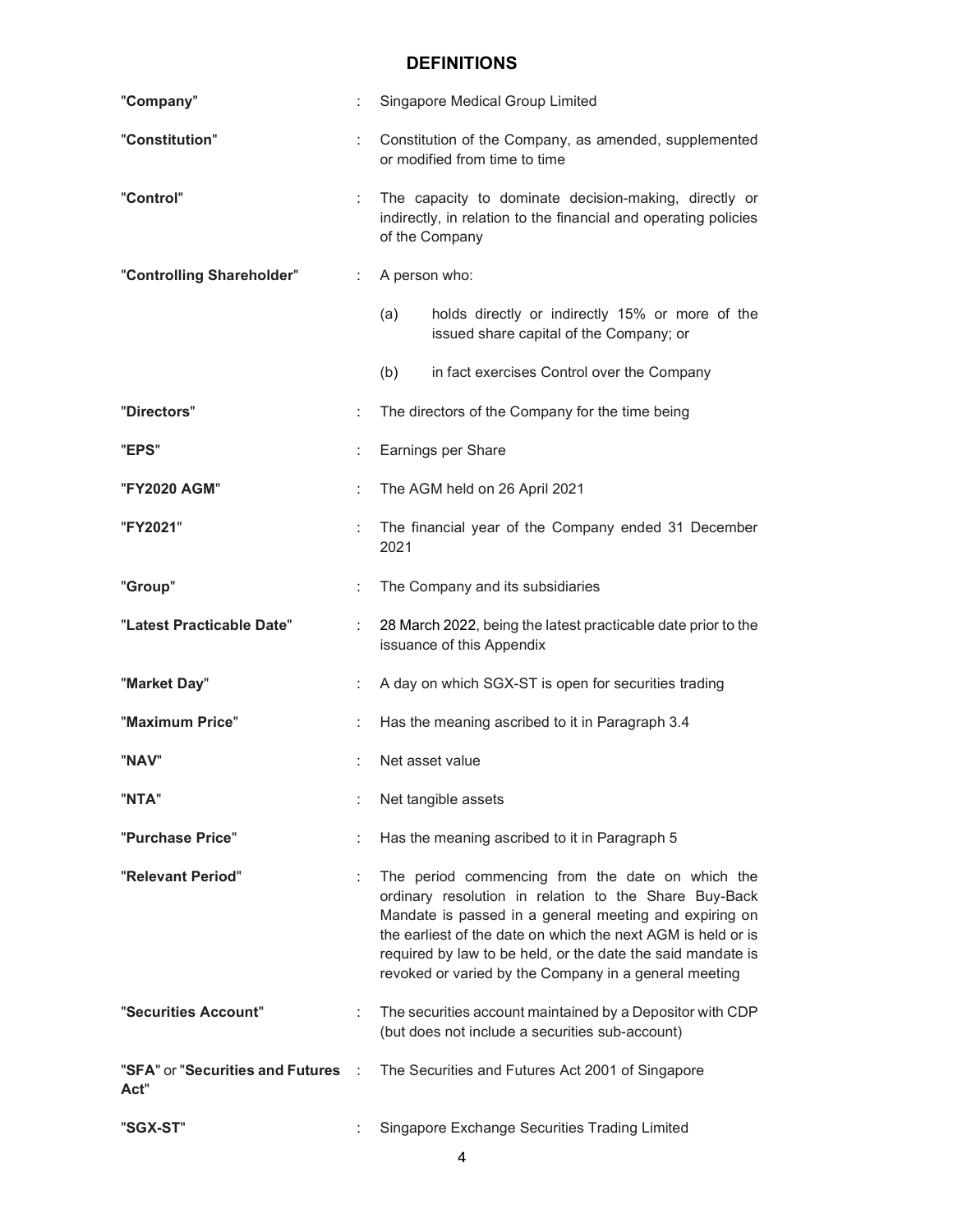| "Share Options"                     |    | Share options granted by the Company under the SMG<br>Share Option Scheme                                                                                                                                                                                                                                                                                                              |
|-------------------------------------|----|----------------------------------------------------------------------------------------------------------------------------------------------------------------------------------------------------------------------------------------------------------------------------------------------------------------------------------------------------------------------------------------|
| "Share(s)"                          | ÷  | Ordinary share(s) in the share capital of the Company                                                                                                                                                                                                                                                                                                                                  |
| "Shareholders"                      | ÷  | The registered holders of the Shares in the register of<br>members of the Company, except where the registered<br>holder is CDP, the term "Shareholders" shall, in relation to<br>such Shares and where the context so admits, mean the<br>Depositors whose Securities Accounts are credited with<br>such Shares                                                                       |
| "Share Buy-Back Mandate"            | ÷. | The general and unconditional mandate given by<br>Shareholders to authorise the Directors to exercise all the<br>powers of the Company to purchase or otherwise acquire<br>issued Shares within the Relevant Period, in accordance<br>with the terms set out in this Appendix, as well as the rules<br>and regulations set forth in the Companies Act and the<br><b>Catalist Rules</b> |
| "SIC"                               | ÷  | Securities and Industry Council                                                                                                                                                                                                                                                                                                                                                        |
| "SMG Share Option Scheme"           | ÷  | The Singapore Medical Group Limited Share Option<br>Scheme, as approved by Shareholders at an extraordinary<br>general meeting held on 30 April 2014                                                                                                                                                                                                                                   |
| "Sponsor"                           |    | <b>UOB Kay Hian Private Limited</b>                                                                                                                                                                                                                                                                                                                                                    |
| "Substantial Shareholder"           | ÷  | A person (including a corporation) who holds, directly or<br>indirectly, 5% or more of the total issued share capital of<br>the Company                                                                                                                                                                                                                                                |
| "Takeover Code"                     | ÷. | The Singapore Code on Take-overs and Mergers, and all<br>practice notes, rules and guidelines thereunder                                                                                                                                                                                                                                                                               |
| "Treasury Shares"                   | ÷  | Issued Shares which was (or is treated as having been)<br>purchased by the Company in circumstances which<br>Section 76H of the Companies Act applies and since<br>purchase has been continuously held by the Company                                                                                                                                                                  |
| <b>Currencies, Units and Others</b> |    |                                                                                                                                                                                                                                                                                                                                                                                        |
| "S\$", or "cents"                   |    | Singapore dollars and cents, respectively                                                                                                                                                                                                                                                                                                                                              |
| "%" or "per cent"                   |    | Per centum or percentage                                                                                                                                                                                                                                                                                                                                                               |

The terms "Depositor", "Depository Agent" and "Depository Register" shall have the same meanings ascribed to them respectively in Section 81SF of the SFA.

Words importing the singular shall, where applicable, include the plural and vice versa, and words importing the masculine gender shall, where applicable, include the feminine and neuter genders and vice versa. References to persons shall, where applicable, include corporations.

Any reference in this Appendix to any statute or enactment is a reference to that statute or enactment as for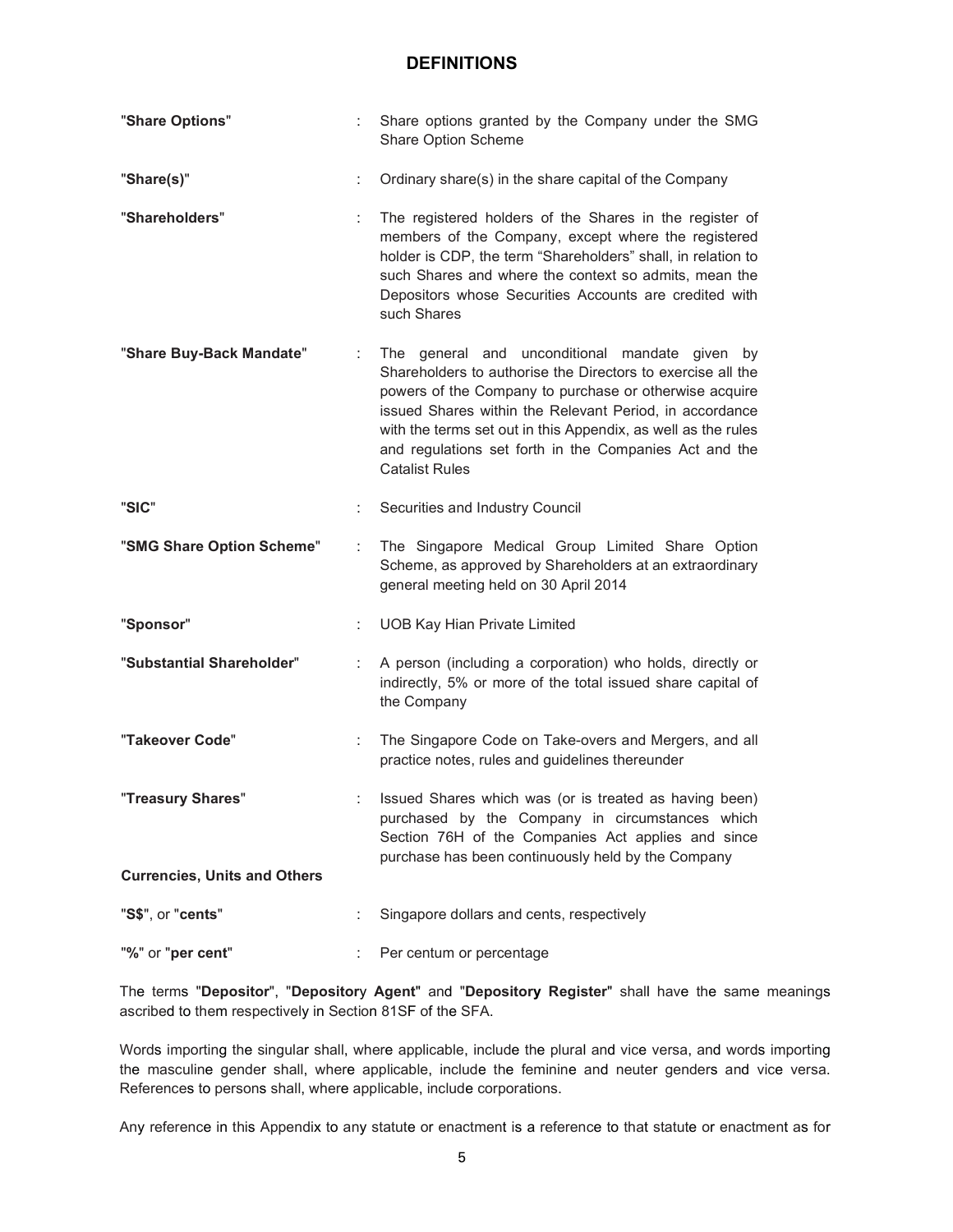the time being amended or re-enacted. Any word or term defined under the Companies Act, the SFA, the Catalist Rules or any statutory modification thereof and used in this Appendix shall, where applicable, have the meanings ascribed to it under the Companies Act, the SFA, the Catalist Rules or any statutory modification thereof, as the case may be, unless otherwise provided.

Any reference to a time of day in this Appendix shall be a reference to Singapore time, unless otherwise stated. Any discrepancies in this Appendix between the amounts listed and the total thereof are due to rounding. Accordingly, figures shown as totals in this Appendix may not be an arithmetic aggregation of the figures which precede them.

TSMP Law Corporation has been appointed as the legal adviser to the Company in relation to the proposed renewal of the Share Buy-Back Mandate.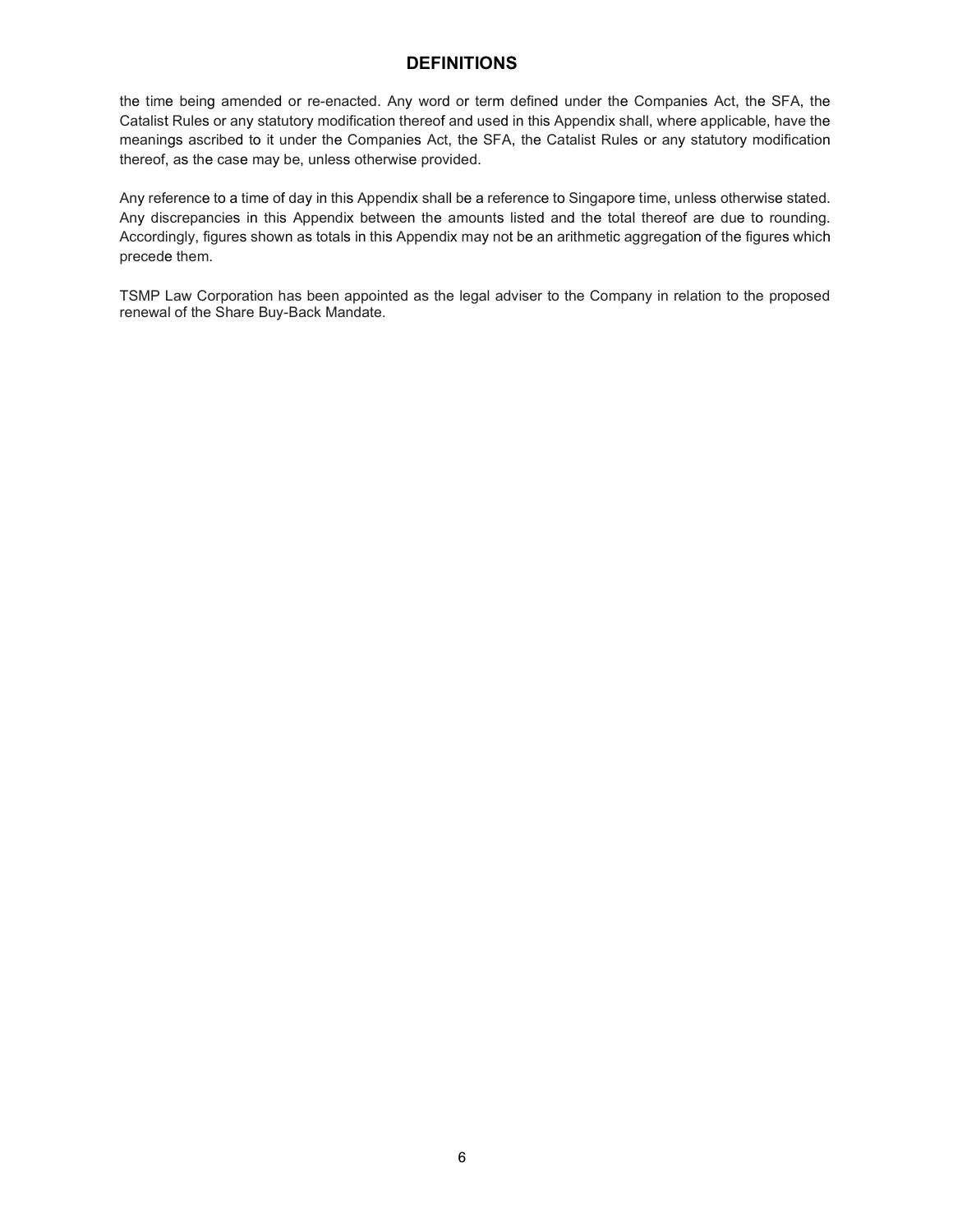#### SINGAPORE MEDICAL GROUP LIMITED

(Incorporated in the Republic of Singapore) (Company Registration Number 200503187W)

Mr Tony Tan Choon Keat (Non-Executive Chairman) Dr Beng Teck Liang (Executive Director & Chief Executive Officer) Dr Wong Seng Weng (Executive Director) Mr Ho Lon Gee (Lead Independent Director) Mr Jimmy Yim Wing Kuen (Independent Director) Ms Stefanie Yuen Thio (Independent Director)

Directors: **Registered Office:**  $\blacksquare$ 1004 Toa Payoh North #06-03/07 Singapore 318995

11 April 2022

#### To: The Shareholders of Singapore Medical Group Limited

Dear Sir/Madam

#### THE PROPOSED ADOPTION OF THE SHARE BUY-BACK MANDATE

#### 1. INTRODUCTION

The Directors are proposing to seek the Shareholders' approval at the forthcoming AGM for the proposed renewal of the Share Buy-Back Mandate.

The purpose of this Appendix is to provide Shareholders with information relating to, and to seek Shareholders' approval for, the proposed renewal of the Share Buy-Back Mandate to be tabled at the forthcoming AGM, to be held on Thursday, 28 April 2022, 3:00 p.m., by electronic means.

#### 2. THE PROPOSED RENEWAL OF THE SHARE BUY-BACK MANDATE

#### 2.1 Background

The Companies Act allows a Singapore-incorporated company to purchase or otherwise acquire its issued ordinary shares, stocks and preference shares if the purchase or acquisition is permitted under the Company's Constitution. Any purchase or acquisition of Shares by the Company would have to be made in accordance with, and in the manner prescribed by, the Companies Act, the Catalist Rules and such other laws and regulations as may for the time being be applicable. As the Company is listed on Catalist, it is also required to comply with Part XI of Chapter 8 of the Catalist Rules, which relates to the purchase or acquisition by an issuer of its own shares. Regulation 9(B) of the Constitution expressly permits the Company to purchase its issued Shares.

At the FY2020 AGM, the Shareholders had approved the renewal of the Share Buy-Back Mandate, which was to continue in force until the next annual general meeting of the Company. As such, the Share Buy-Back Mandate would be expiring on the Approval Date, being the date of the forthcoming AGM. Accordingly, the Directors propose that the Share Buy-Back Mandate be renewed at the forthcoming AGM.

If the proposed renewal of the Share Buy-Back Mandate is approved by Shareholders, the authority conferred by the Share Buy-Back Mandate will take effect from the Approval Date and continue to be in force until the date on which the next AGM of the Company is held or required to be held, the date on which the buy-back of the Shares are carried out to the full extent mandated or it is varied or revoked by the Company in a general meeting, whichever is the earliest, and may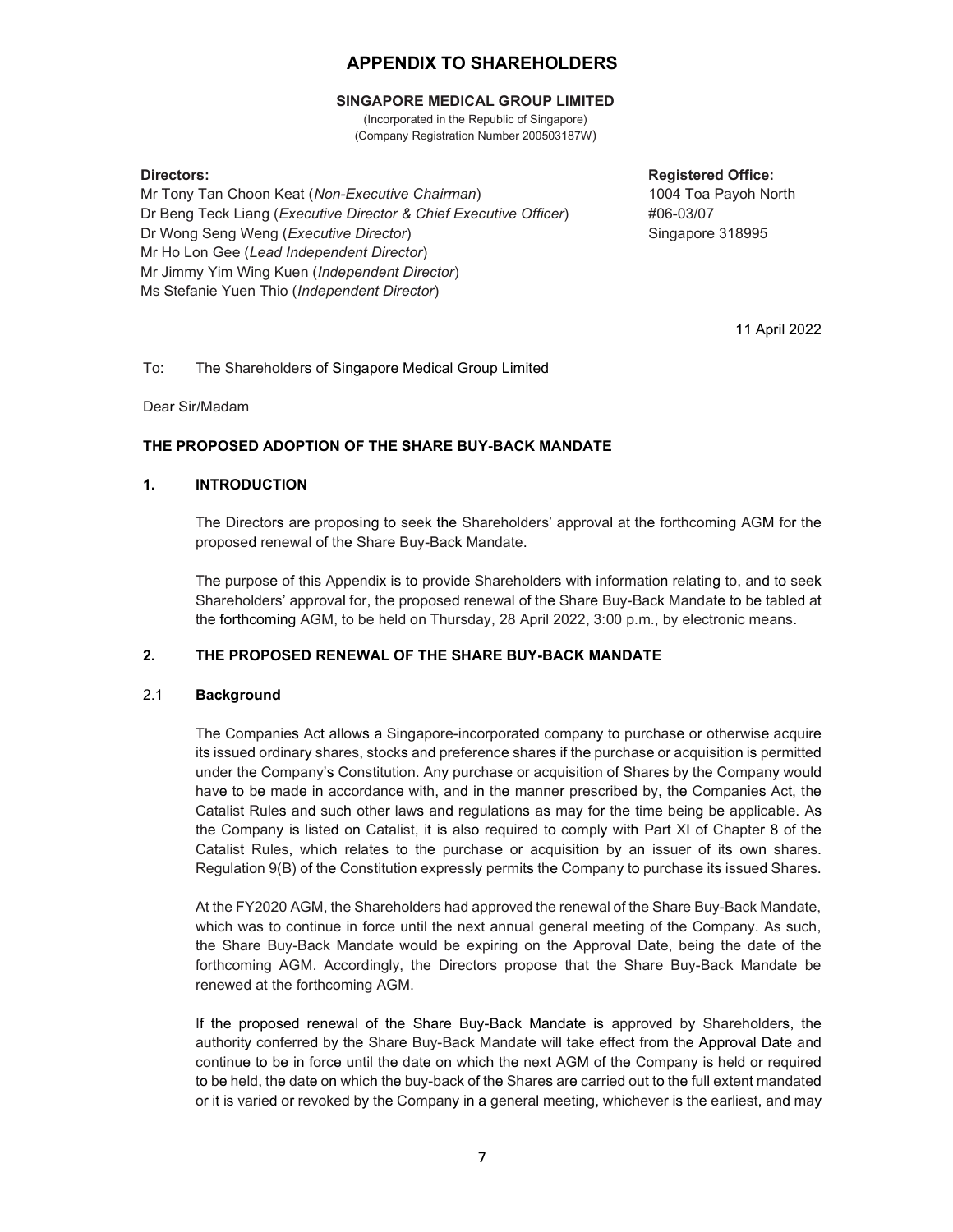be renewed by Shareholders in a general meeting.

#### 2.2 Rationale for the Share Buy-Back Mandate

The Share Buy-Back Mandate will give the Company the flexibility to purchase or otherwise acquire its Shares if and when circumstances permit. The Directors believe that Share buy-backs would allow the Company and its Directors to better manage the Company's share capital structure, dividend payout and cash reserves. In addition, it also provides the Directors a mechanism to facilitate the return of surplus cash over and above the Company's ordinary capital requirements in an expedient and cost-efficient manner, and the opportunity to exercise control over the Company's share capital structure with a view to enhance the EPS and/or NAV per Share.

The Directors further believe that Share buy-backs by the Company will help mitigate short-term market volatility, offset the effects of short-term speculation and bolster Shareholders' confidence.

If and when circumstances permit, the Directors will decide whether to effect the Share buy-backs via on-market purchases or off-market purchases, after taking into account the amount of surplus cash available, the prevailing market conditions and the most cost-effective and efficient approach. The Directors do not propose to carry out Share buy-backs to an extent that would, or in circumstances that might, result in a material adverse effect on the liquidity and/or the orderly trading of the Shares and/or the financial position of the Company or the Group.

## 3. TERMS OF THE SHARE BUY-BACK MANDATE

The authority and limitations placed on purchases and acquisitions of Shares by the Company under the Share Buy-Back Mandate are summarised below.

#### 3.1 Maximum Number of Shares

Only Shares which are issued and fully paid-up may be purchased or acquired by the Company.

The total number of Shares that may be purchased or acquired by the Company pursuant to the Share Buy-Back Mandate during the Relevant Period is limited to that number of Shares representing not more than 10% of the issued share capital of the Company, ascertained as at the Approval Date, unless the Company has effected a reduction of the share capital of the Company in accordance with the applicable provisions of the Companies Act, at any time during the Relevant Period, in which event the total number of Shares of the Company shall be taken to be the total number of Shares of the Company as altered. For purposes of calculating the percentage of issued Shares above, any of the Shares which are held as Treasury Shares and subsidiary holdings (if applicable) will be disregarded.

For illustrative purposes only, based on the existing issued and paid-up share capital of the Company as at the Latest Practicable Date of 486,382,109 Shares (excluding Treasury Shares and subsidiary holdings) and assuming that no further Shares are issued on or prior to the date of AGM, not more than 48,638,210 Shares (representing 10% of the issued and paid-up share capital of the Company) may be purchased or acquired by the Company pursuant to the Share Buy-Back Mandate.

As at Latest Practicable Date, the Company holds 232,729 Shares as Treasury Shares and there are no subsidiary holdings.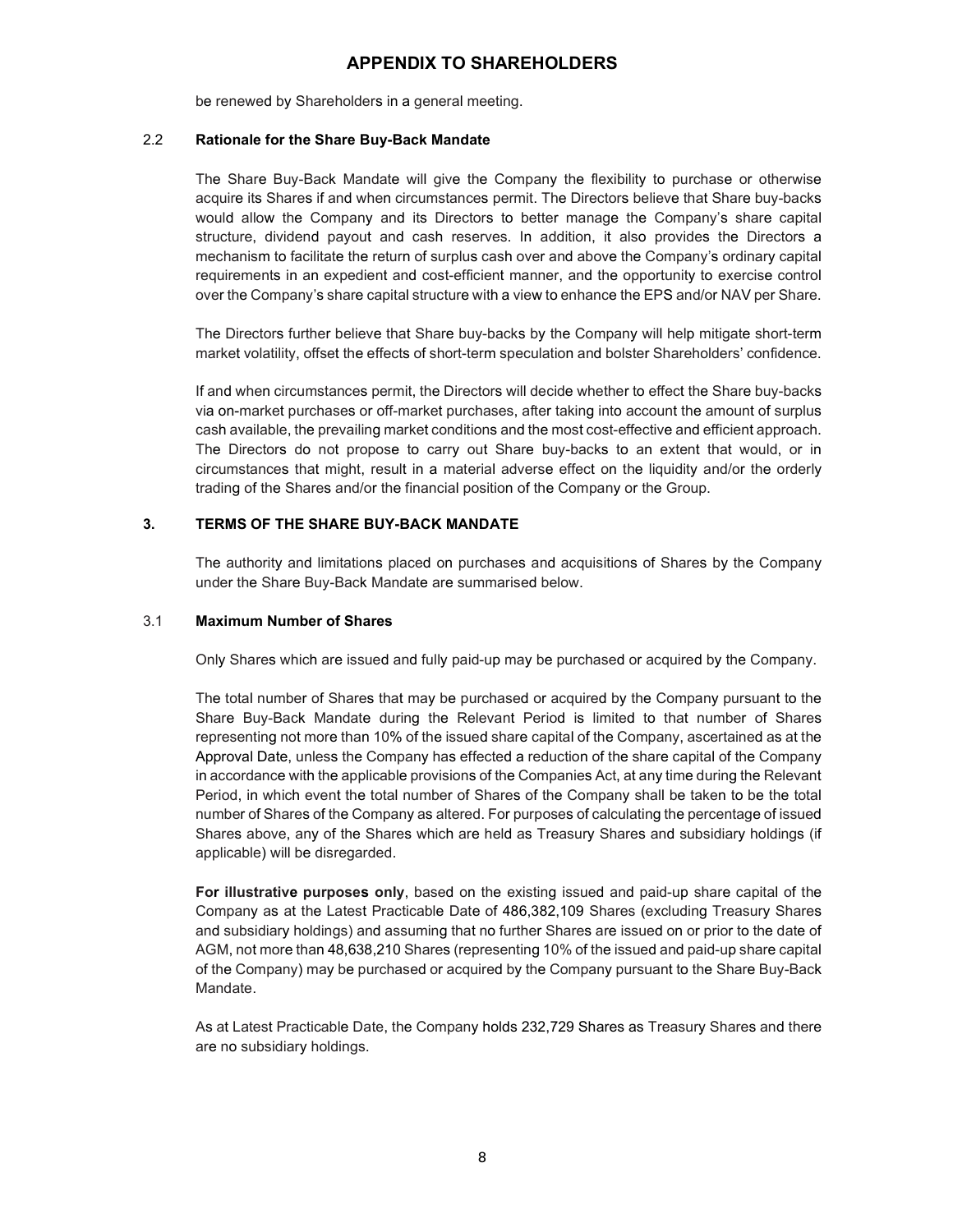#### 3.2 Duration of Authority

Purchases or acquisitions of Shares may be made during the Relevant Period, on and from the Approval Date, up to the earlier of:

- (a) the conclusion of the next AGM or the date by which such AGM is required by law or the Constitution to be held; or
- (b) the date on which the buy-back of the Shares are carried out to the full extent mandated; or
- (c) the date on which the authority conferred in the Share Buy-Back Mandate is varied or revoked by the Shareholders in a general meeting.

The authority conferred by the Share Buy-Back Mandate to purchase or acquire Shares may be renewed at each AGM or any other general meeting of the Company.

#### 3.3 Manner of Purchase of Shares

Purchases of Shares may be made by way of:

- (a) on-market purchases ("Market Purchase"), transacted on the SGX-ST through the ready market and which may be transacted through one or more duly licensed stockbrokers appointed by the Company for the purpose; and/or
- (b) off-market purchases ("Off-Market Purchase") (if effected otherwise than on the SGX-ST) in accordance with any equal access scheme(s) as defined in Section 76C of the Companies Act and which will satisfy all the conditions prescribed by the Constitution and the Catalist Rules.

The Directors may impose such terms and conditions which are not inconsistent with the Share Buy-Back Mandate, the Catalist Rules, Constitution and the Companies Act as they consider fit in the interest of the Company in connection with or in relation to any equal access scheme(s).

An Off-Market Purchase must, however, satisfy all the following conditions:

- (a) offers for the purchase or acquisition of Shares shall be made to every person who holds Shares to purchase or acquire the same percentage of their Shares;
- (b) all of those persons shall be given a reasonable opportunity to accept the offers made to them; and
- (c) the terms of all the offers shall be the same, except that there shall be disregarded:
	- (i) differences in consideration attributable to the fact that offers may relate to Shares with different accrued dividend entitlements;
	- (ii) differences in consideration attributable to the fact that the offers relate to Shares with different amounts remaining unpaid; and
	- (iii) differences in the offers introduced solely to ensure that each person is left with a whole number of Shares.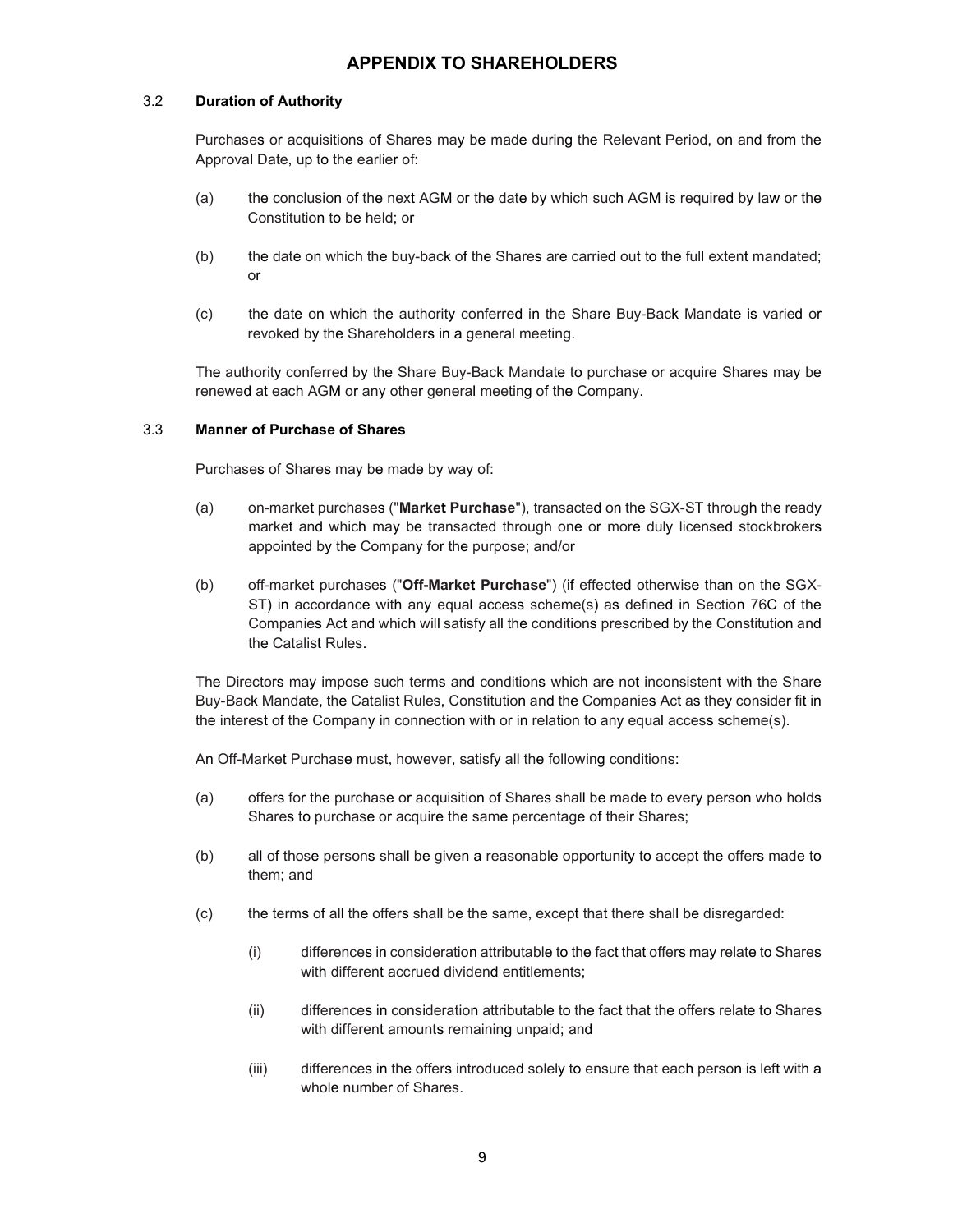In addition, Rule 870 of the Catalist Rules provides that, in making an Off-Market Purchase, the Company must issue an offer document to all Shareholders, which must contain at least the following information:

- (a) the terms and conditions of the offer;
- (b) the period and procedures for acceptances;
- (c) the reasons for the proposed Share buy-back;
- (d) the consequences, if any, of Share buy-backs by the Company that will arise under the Takeover Code or other applicable take-over rules;
- (e) whether the Share buy-back, if made, would have any effect on the listing of the Shares on the SGX-ST;
- (f) details of any Share buy-back made by the Company in the previous 12 months (whether by way of Market Purchases or Off-Market Purchases in accordance with an equal access scheme), setting out the total number of Shares purchased, the purchase price per Share or the highest and lowest prices paid for the purchases, where relevant, and the total consideration paid for the purchases; and
- (g) whether the Shares purchased by the Company will be cancelled or kept as Treasury Shares.

#### 3.4 Maximum Purchase Price

The purchase price (including brokerage, stamp duties, commission, applicable goods and services tax and other related expenses) to be paid for the Shares will be determined by the Directors.

However, the purchase price to be paid for the Shares must not exceed:

- (a) in the case of a Market Purchase, 105% of the Average Closing Price (as defined hereinafter); and
- (b) in the case of an Off-Market Purchase pursuant to an equal access scheme, 120% of the Average Closing Price (as defined hereinafter),

(the "Maximum Price") in either case, including related expenses of the purchase.

For the above purposes:

"Average Closing Price" means the average of the closing market prices of the Shares over the last five (5) Market Days, on which transactions in the Shares were recorded, preceding the day of the Market Purchase by the Company or, as the case may be, preceding the day of the making of the offer pursuant to the Off-Market Purchase, and deemed to be adjusted for any corporate action that occurs during the relevant five (5)-day period and the day of the Market Purchase by the Company, or as the case may be, the day of the making of the offer pursuant to the Off-Market Purchase.

"day of the making of the offer" means the day on which the Company announces its intention to make an offer for the purchase of Shares from Shareholders, stating the purchase price (which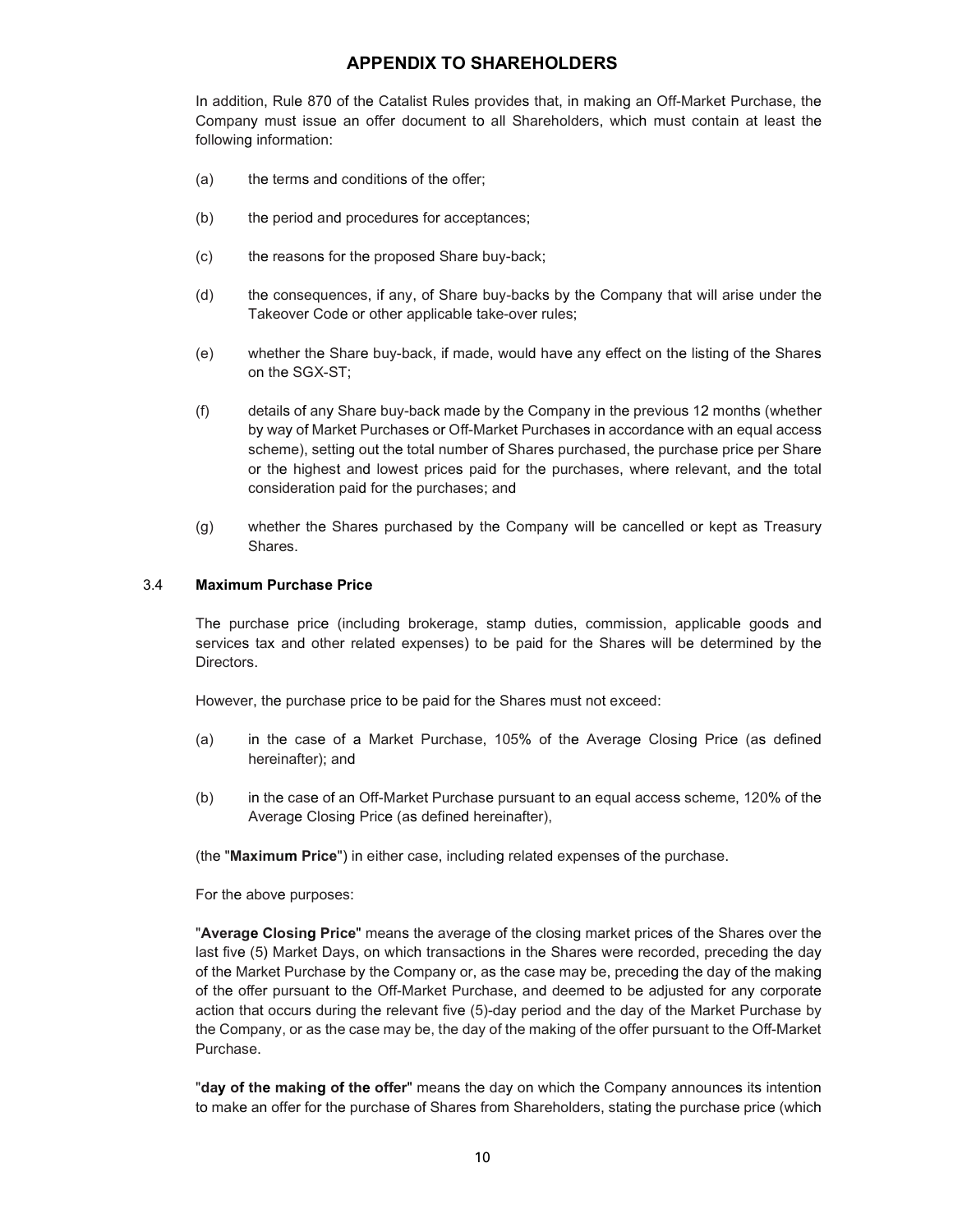shall not be more than the Maximum Price calculated on the foregoing basis) for each Share and the relevant terms of the equal access scheme for effecting the Off-Market Purchase.

#### 4. STATUS OF PURCHASED SHARES UNDER THE SHARE BUY-BACK MANDATE

At the time of each purchase of Shares by the Company, the Directors will decide whether the Shares purchased will be cancelled or kept as Treasury Shares, or partly cancelled and partly kept as Treasury Shares, depending on the needs of the Company at that time.

#### 4.1 Cancellation

A Share purchased or acquired by the Company is, unless held as a Treasury Share in accordance with the Companies Act, treated as cancelled immediately on purchase or acquisition. On such cancellation, all rights and privileges attached to the Share will expire on cancellation.

The total number of issued Shares will be diminished by the number of Shares which are purchased or acquired and cancelled by the Company. All Shares purchased and cancelled by the Company will be automatically delisted by the SGX-ST, and (where applicable) all certificates in respect thereof will be cancelled and destroyed by the Company as soon as reasonably practicable following the settlement of any such purchase or cancellation.

#### 4.2 Treasury Shares

Under the Companies Act, a company may hold shares so purchased or acquired as treasury shares provided that:

#### (a) Maximum Holdings

The number of Shares held as Treasury Shares cannot at any time exceed 10% of the total number of issued Shares. Any Shares in excess of this limit shall be disposed of or cancelled in accordance with Section 76K of the Companies Act within six (6) months or such further periods as ACRA may allow.

#### (b) Voting and Other Rights

The Company cannot exercise any right in respect of Treasury Shares. In particular, the Company cannot exercise any right to attend or vote at meetings and for the purposes of the Companies Act, the Company shall be treated as having no right to vote and the Treasury Shares shall be treated as having no voting rights.

In addition, no dividend may be paid, and no other distribution of the Company's assets may be made, to the Company in respect of Treasury Shares. However, the allotment of Shares as fully paid bonus shares in respect of Treasury Shares is allowed. A subdivision of any Treasury Shares into Treasury Shares of a larger amount, or consolidation of any Treasury Shares into Treasury Shares of a smaller amount, is also allowed so long as the total value of the Treasury Shares after the subdivision or consolidation is the same as before.

#### (c) Disposal and Cancellation

Where Shares are held as Treasury Shares, the Company may at any time:

(i) sell the Treasury Shares for cash;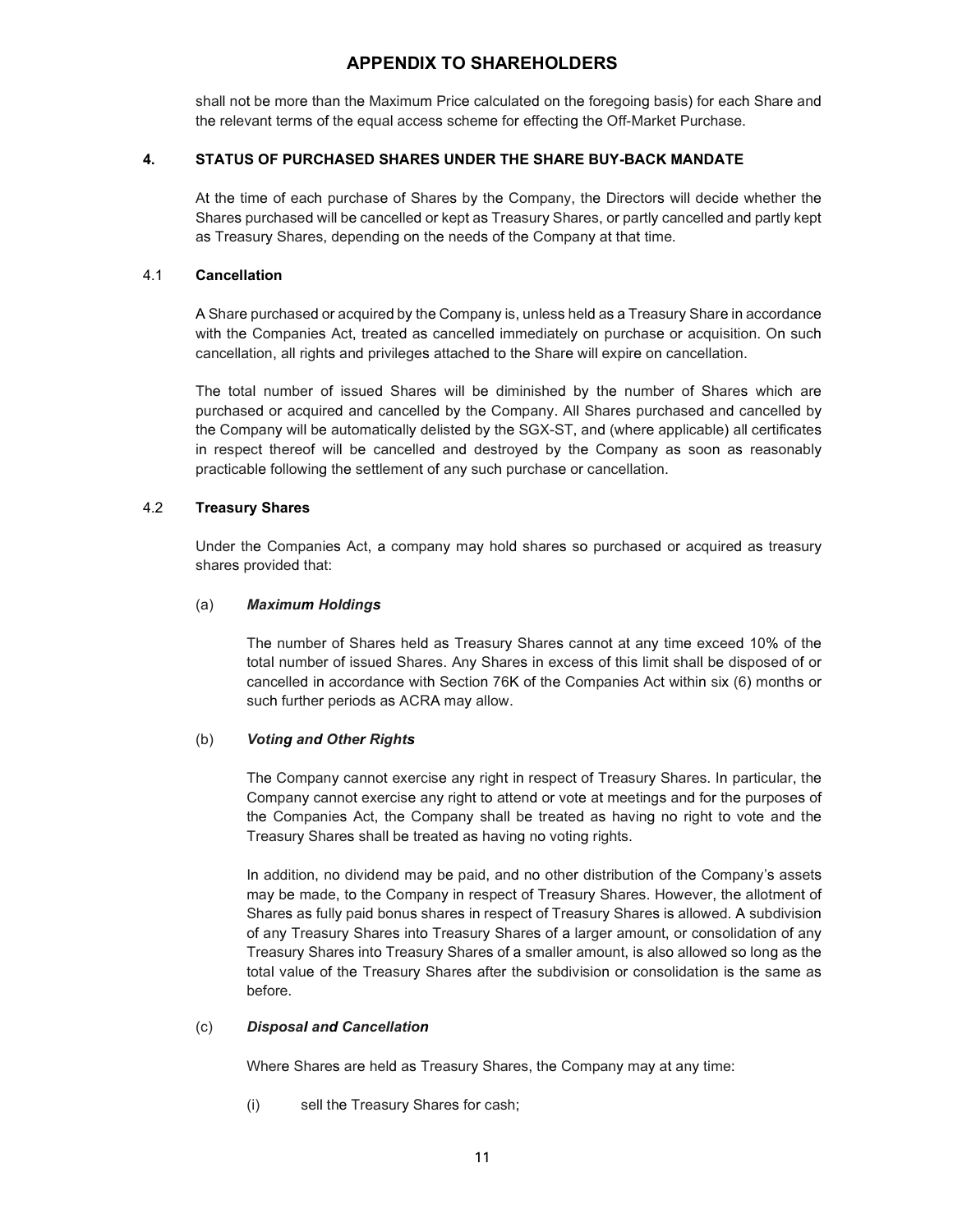- (ii) transfer the Treasury Shares for the purposes of, or pursuant to any share schemes of the Company, whether for employees, directors or other persons;
- (iii) transfer the Treasury Shares as consideration for the acquisition of Shares in, or assets of, another company or assets of a person;
- (iv) cancel the Treasury Shares; or
- (v) sell, transfer or otherwise use the Treasury Shares for such other purposes as may be prescribed by the Minister for Finance of Singapore.

#### 4.3 Requirements of Catalist Rules

The Company, upon undertaking any sale, transfer, cancellation and/or use of Treasury Shares, will comply with Rule 704(31) of the Catalist Rules, which provides that an issuer must make an immediate announcement thereof, stating the following:

- (a) date of the sale, transfer, cancellation and/or use;
- (b) purpose of such sale, transfer, cancellation and/or use;
- (c) number of treasury shares sold, transferred, cancelled and/or used;
- (d) number of treasury shares before and after such sale, transfer, cancellation and/or use;
- (e) percentage of the number of treasury shares against the total number of shares outstanding before and after such sale, transfer, cancellation and/or use; and
- (f) value of the treasury shares if they are used for a sale or transfer, or cancelled.

#### 5. SOURCE OF FUNDS FOR SHARE BUY-BACKS

The Company may only apply funds for the Share Buy-Back Mandate in accordance with the Companies Act, Constitution and the applicable laws in Singapore. The Company may not buy Shares for a consideration other than cash or, in the case of a Market Purchase, for settlement otherwise than in accordance with the Catalist Rules. As stated in the Companies Act, the Share buy-back may be made out of the Company's profits or capital so long as the Company is solvent.

Pursuant to Section 76F(4) of the Companies Act, the Company is solvent if (a) there is no ground on which the company could be found to be unable to pay its debts; (b) if (i) it is intended to commence winding up of the company within the period of 12 months immediately after the date of the payment, the company will be able to pay its debts in full within the period of 12 months after the date of commencement of the winding up; or (ii) it is not intended so to commence winding up, the company will be able to pay its debts as they fall due during the period of 12 months immediately after the date of the payment; and (c) the value of the company's assets is not less than the value of its liabilities (including contingent liabilities) and will not, after the proposed purchase, acquisition, variation or release (as the case may be), become less than the value of its liabilities (including contingent liabilities).

In determining whether the Company is solvent, the Directors must have regard to the most recently audited financial statements, other relevant circumstances, and may rely on valuations or estimates of assets or liabilities. In determining the value of contingent liabilities, the Directors may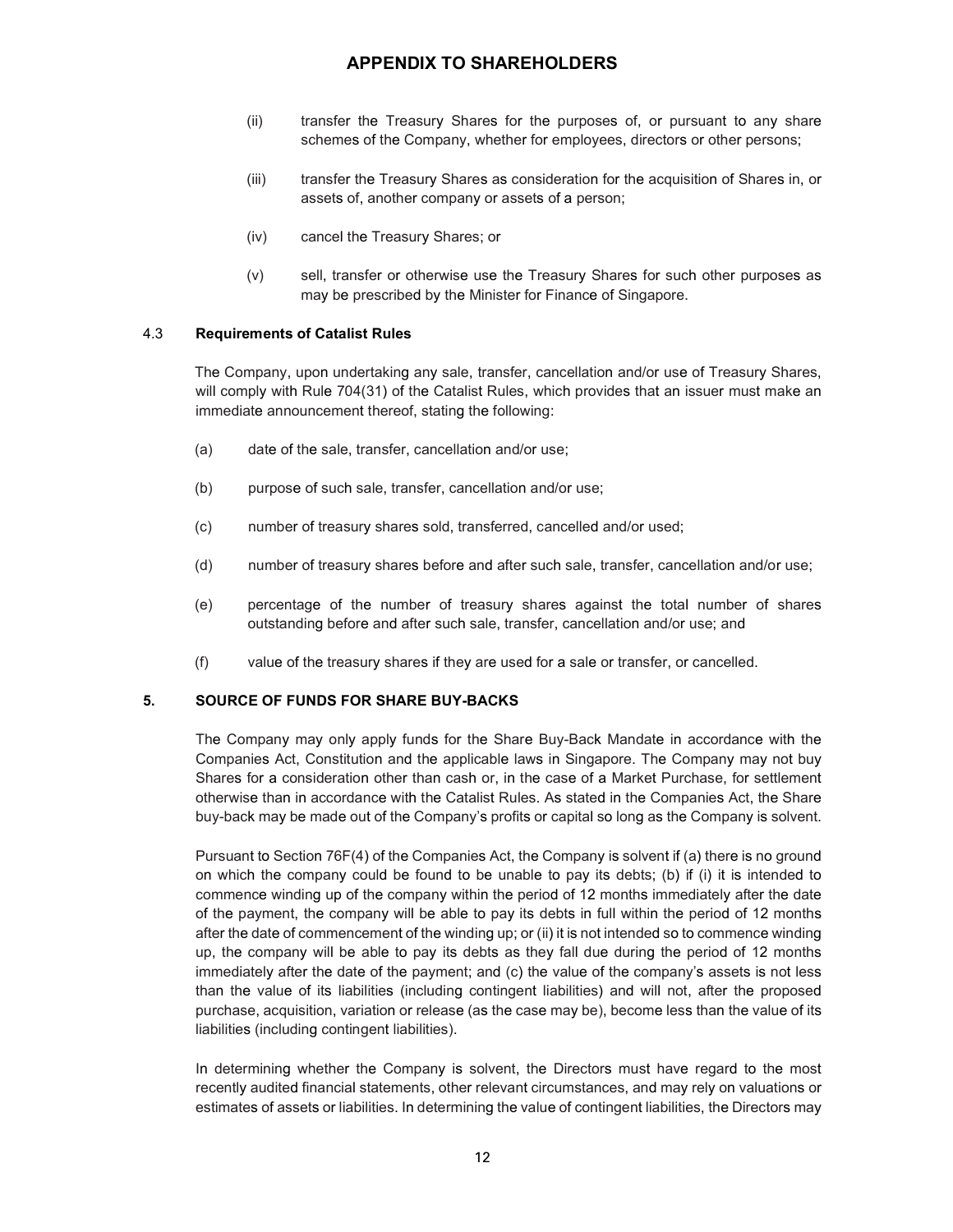take into account the likelihood of the contingency occurring, as well as any counter-claims by the Company.

When Shares are purchased or acquired, and cancelled:

- (a) if the Shares are purchased or acquired entirely out of the capital of the Company, the Company shall reduce the amount of its share capital by the total amount of the purchase price paid by the Company for the Shares (including brokerage, stamp duties, commission, applicable goods and services tax, clearance fees and other related expenses) (the "Purchase Price") and the amount available for the distribution of dividends by the Company will not be reduced;
- (b) if the Shares are purchased or acquired entirely out of profits of the Company, the Company shall reduce the amount of its profits and the amount available for distribution of dividends by the Purchase Price; or
- (c) where the Shares are purchased or acquired out of both the capital and the profits of the Company, the Company shall reduce the amount of its share capital and profits proportionately by the Purchase Price.

The Company may use internal resources and/or external borrowings to finance purchases and acquisitions of its Shares pursuant to the Share Buy-Back Mandate.

The Directors do not propose to exercise the Share Buy-Back Mandate in a manner and to such extent that the liquidity and capital adequacy position of the Group would be materially adversely affected.

#### 6. TAKE-OVER IMPLICATIONS UNDER THE TAKEOVER CODE

#### 6.1 Appendix 2 of the Takeover Code

Appendix 2 of the Takeover Code contains the Share Buy-back Guidance Note applicable as at the Latest Practicable Date. The take-over implications arising from any purchase or acquisition by the Company of its Shares are set out below.

## 6.2 Obligation to make a take-over offer

Rule 14 of the Takeover Code ("Rule 14") requires, *inter alia*, that except with the consent of the SIC, where:

- (a) any person acquires, whether by a series of transactions over a period of time or not, shares which (taken together with shares held or acquired by persons acting in concert with him) carry 30% or more of the voting rights of a company; or
- (b) any person who, together with persons acting in concert with him, holds not less than 30% but not more than 50% of the voting rights and such person, or any person acting in concert with him, acquires in any period of six (6) months additional shares carrying more than 1% of the voting rights,

such person shall extend immediately an offer on the basis set out below to the holders of any class of shares in the capital which carries votes and in which such person or persons acting in concert with him hold shares. In addition to such person, each of the principal members of the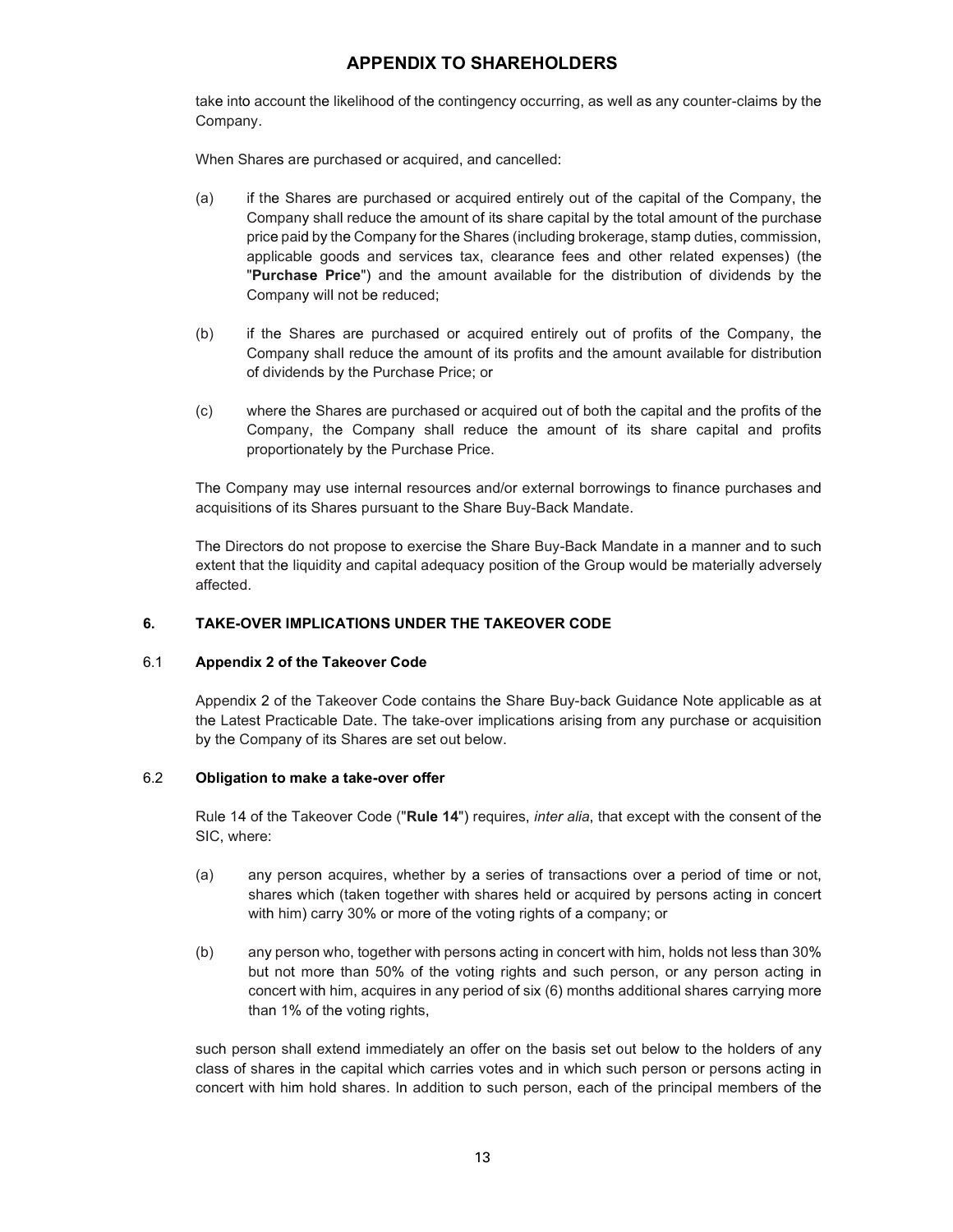group of persons acting in concert with him may, according to the circumstances of the case, have the obligation to extend an offer.

In calculating the percentages of voting rights of such person and their concert parties, Treasury Shares shall be excluded.

#### 6.3 Persons acting in concert

Persons acting in concert comprise individuals or companies who, pursuant to an agreement or understanding (whether formal or informal) co-operate, through the acquisition by any of them of shares in a company to obtain or consolidate effective control of that company.

Unless the contrary is established, the following persons, inter alia, will be presumed to be acting in concert, namely, (a) a company with any of its directors (together with their close relatives, related trusts as well as companies controlled by any of the directors, their close relatives and related trusts) and (b) a company, its parent, subsidiaries and fellow subsidiaries, and their associated companies and companies of which such companies are associated companies, all with each other. For this purpose, ownership or control of 20% but not more than 50% of the voting rights of a company will be regarded as the test of associated company status.

Consequently, a Director and persons acting in concert (as such term is defined in the Takeover Code) with him could, depending on the level of increase in his/her or their interest in the Company, become obliged to make a mandatory offer in accordance with Rule 14 as a result of the Company's buy-back of Shares.

Unless exempted, Directors of the Company and persons acting in concert with them will incur an obligation to make a take-over offer under Rule 14 if, as a result of the Company purchasing or acquiring its Shares, the voting rights of such Directors and their concert parties would increase to 30% or more, or if the voting rights of such Directors and their concert parties fall between 30% and 50% of the Company's voting rights, the voting rights of such Directors and their concert parties would increase by 1% in any period of six (6) months.

Further details of the interests of the Directors and Substantial Shareholders of the Company in the Shares of the Company as at the Latest Practicable Date are set out in Section 13 of this Appendix.

#### 6.4 Effect of Rule 14 and Appendix 2 of the Takeover Code

In general terms, the effect of Rule 14 and Appendix 2 of the Takeover Code is that, unless exempted, Directors and persons acting in concert with them will incur an obligation to make a mandatory take-over offer under Rule 14 if, as a result of the Company purchasing or acquiring Shares:

- (a) the voting rights of such Directors and persons acting in concert with them would increase to 30% or more; or
- (b) in the event that such Directors and persons acting in concert with them hold between 30% and 50% of the Company's voting rights, if the voting rights of such Directors and persons acting in concert with them would increase by more than 1% in any period of six (6) months.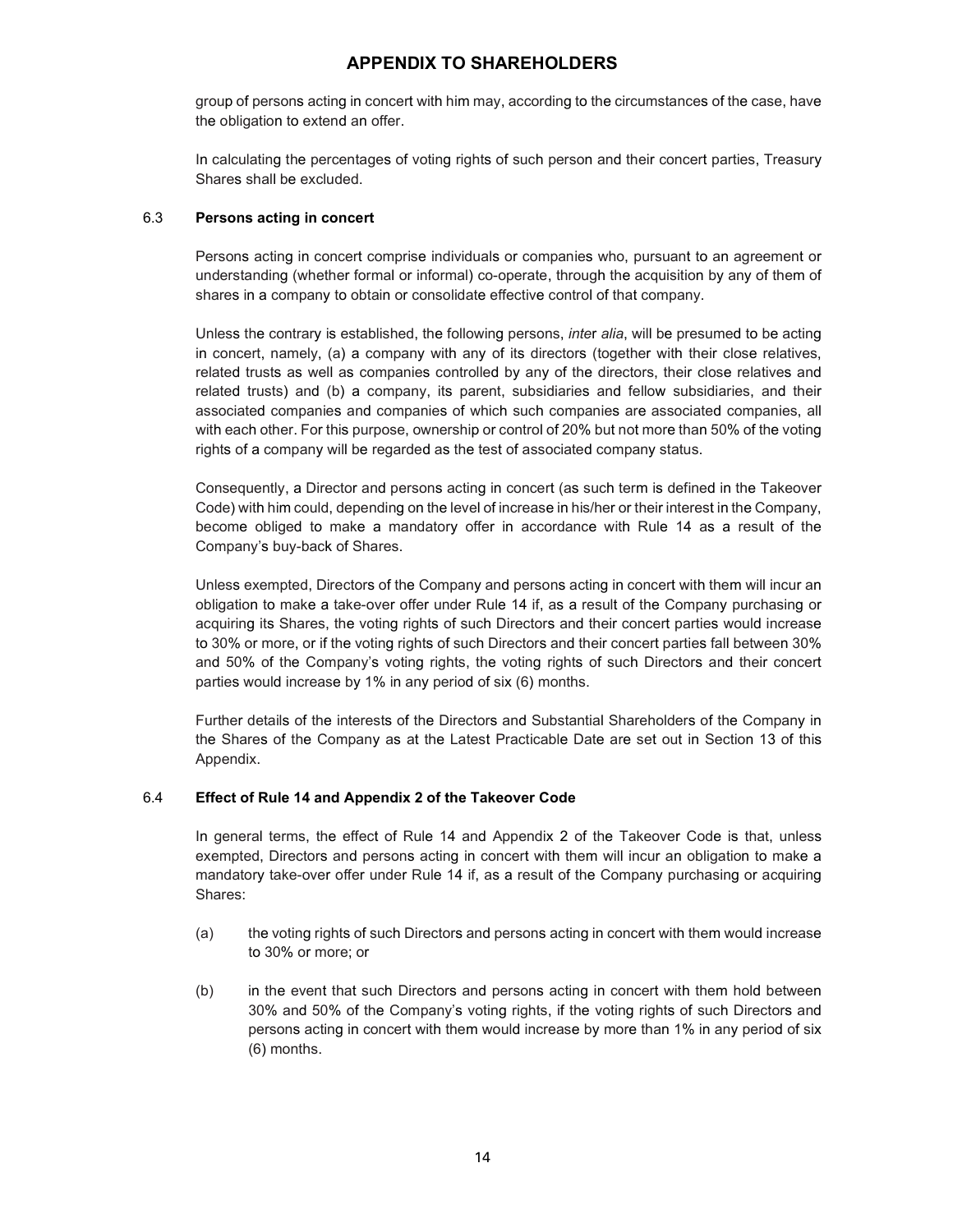Under Appendix 2 of the Takeover Code, a Shareholder not acting in concert with the Directors will not be required to make a take-over offer under Rule 14 if, as a result of the Company purchasing or acquiring its Shares:

- (i) the voting rights of such Shareholder would increase to 30% or more; or
- (ii) if such Shareholder holds between 30% and 50% of the Company's voting rights, the voting rights of such Shareholder would increase by more than 1% in any period of six (6) months.

Such Shareholder need not abstain from voting in respect of the ordinary resolution authorising the adoption of the Share Buy-Back Mandate.

Shareholders who are in doubt as to their obligations, if any, to make a mandatory takeover offer under the Takeover Code as a result of any purchase or acquisition of Shares by the Company should consult their professional advisers and/or SIC and/or other relevant authorities at the earliest opportunity.

#### 6.5 Application of the Takeover Code

The details of the shareholdings of the Directors and Substantial Shareholders of the Company as at the Latest Practicable Date are set out in Section 13 below.

 Based solely on the interests of the Directors as recorded in the Register of Directors' Shareholding and the interests of the Substantial Shareholders as recorded in the Register of Substantial Shareholders as at the Latest Practicable Date, the Directors are not aware of any Substantial Shareholder or Director who may become obligated to make a mandatory offer in the event that the Company purchases the maximum limit of 10.0% of its issued Shares (excluding Treasury Shares and subsidiary holdings) under the Share Buy-Back Mandate.

In the event the Company elects to buy-back Shares under the Share Buy-Back Mandate, the Company will take into account the applicability of Rule 14 of the Takeover Code, and in the event the Company is of the view that a buy-back of Shares under the Share Buy-Back Mandate would result in an increase in the percentage of voting rights held by any Director or Substantial Shareholder and any persons acting in concert with him that would be treated as an acquisition for the purpose of Rule 14 of the Takeover Code, the Company will consult the SIC at the earliest opportunity as to whether an obligation to make an offer under Rule 14 of the Takeover Code would arise, before completing the buy-back of Shares under the Share Buy-Back Mandate.

## 7. FINANCIAL IMPACT

#### 7.1 Assumptions

It is not possible for the Company to realistically calculate or quantify the impact of purchases that may be made pursuant to the Share Buy-Back Mandate on the financial effects as it would depend on factors such as the aggregate number of Shares purchased or acquired, the purchase prices paid at the relevant time, and the amount (if any) borrowed by the Company to fund the purchases, whether the purchase or acquisition is made out of profits or capital, and whether the Shares purchased are held in treasury or cancelled.

The financial effects presented in this Section of this Appendix are based on the assumptions set out below: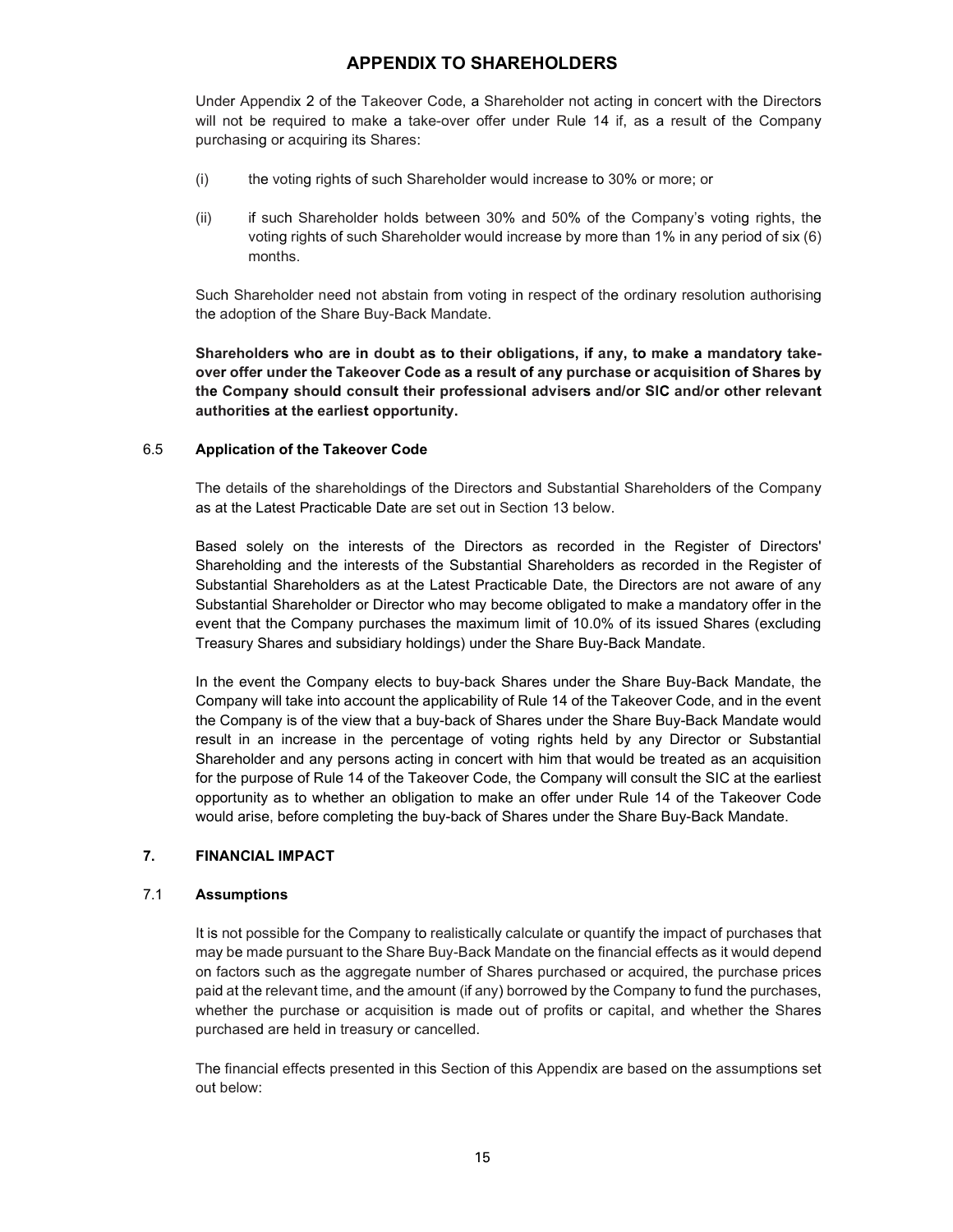#### (a) Information as at the Latest Practicable Date

The Company has 486,382,109 Shares (excluding Treasury Shares and subsidiary holdings). The Company holds 232,729 Shares as Treasury Shares and there are no subsidiary holdings.

#### (b) Funded by an equal amount of internal resources and external long term borrowings

Purely for illustrative purposes, half of the Share buy-backs are assumed to be funded by the cash of the Company and the other half of the Share buy-backs are assumed to be funded from external long term borrowing, assuming an interest rate of 4.50% per annum. For the avoidance of doubt, if approved by the Shareholders at the AGM, the Company may use internal resources and/or external borrowings to finance purchases and acquisitions of its Shares pursuant to the Share Buy-Back Mandate.

## (c) Illustrative Financial Effects

Purely for illustrative purposes, on the basis of 486,382,109 Shares in issue as at the Latest Practicable Date (excluding Treasury Shares and subsidiary holdings) and assuming no further Shares are issued and no further Shares are held by the Company as Treasury Shares and there are no subsidiary holdings on or prior to the AGM, the purchase by the Company of 10% of its issued Shares will result in the purchase of 48,638,210 Shares.

- (i) In the case of Market Purchases by the Company and assuming that the Company purchases or acquires 48,638,210 Shares at the Maximum Price of S\$0.332 for each Share (being the price equivalent to 105% of the Average Closing Price of the Shares for the five (5) consecutive trading Market Days on which the Shares were traded on SGX-ST immediately preceding the Latest Practicable Date), the maximum amount of funds required for the purchase or acquisition of 48,638,210 Shares is approximately S\$16,148,000.
- (ii) In the case of Off-Market Purchases by the Company and assuming that the Company purchases or acquires 48,638,210 Shares at the Maximum Price of S\$0.380 for each Share (being the price equivalent to 120% of the Average Closing Price of the Shares for the five (5) consecutive trading Market Days on which the Shares were traded on SGX-ST immediately preceding the Latest Practicable Date), the maximum amount of funds required for the purchase or acquisition of 48,638,210 Shares is approximately S\$18,483,000.
- (d) The purchase or acquisition of Shares pursuant to the Share Buy-Back Mandate had taken place on 1 January 2021 for the purpose of computing the financial effects on the EPS of the Group;
- (e) the purchase or acquisition of Shares pursuant to the Share Buy-Back Mandate had taken place on 31 December 2021 for the purpose of computing the financial effects on Shareholders' equity, NAV, NTA, NTA per Share and gearing of the Company and the Group; and
- (f) Transaction costs incurred for the purchase or acquisition of Shares pursuant to the Share Buy-Back Mandate are insignificant and are ignored for the purpose of computing the financial effects.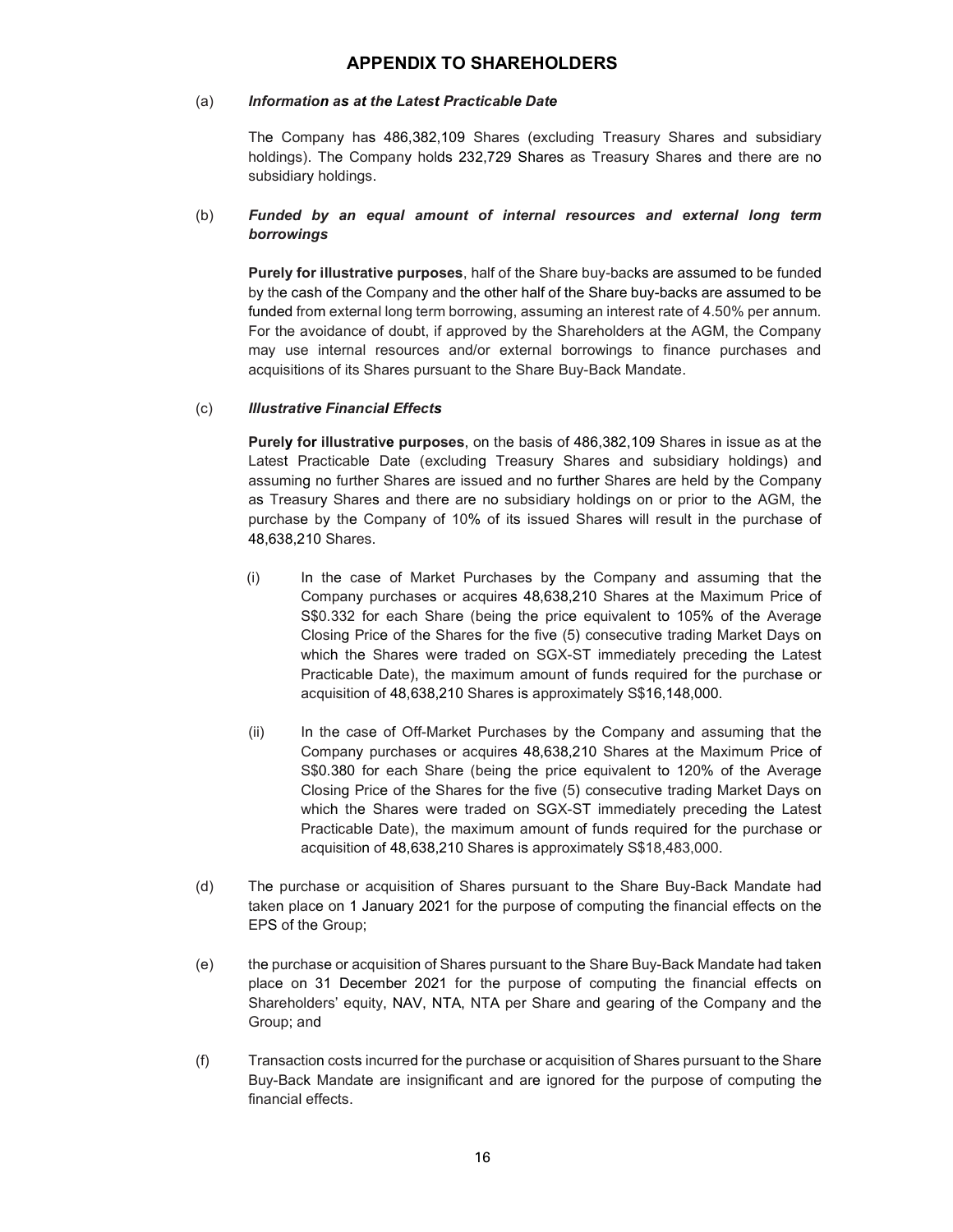#### 7.2 Pro Forma Financial Effects

For illustrative purposes only and on the basis of the assumptions set out above and assuming that half of the Share buy-backs will be funded by the cash of the Company and the other half from its external borrowings, the financial effects of:

- (a) the acquisition of 10% of the issued Shares, excluding Treasury Shares and subsidiary holdings, comprising 48,638,210 Shares as at the Latest Practicable Date by the Company in a Market Purchase or Off-Market Purchase pursuant to the Share Buy-Back Mandate by way of purchases made entirely out of capital and held as Treasury Shares ("Scenario A"); and
- (b) the acquisition of 10% of the issued Shares, excluding Treasury Shares and subsidiary holdings, comprising 48,638,210 Shares as at the Latest Practicable Date, by the Company in a Market Purchase or Off-Market Purchase pursuant to the Share Buy-Back Mandate by way of purchases made entirely out of capital and cancelled ("Scenario B"),

on the audited financial statements of the Group and the Company for FY2021 are set out below.

Shareholders should note that the financial effects illustrated below, based on the respective aforesaid assumptions, are for illustrative purposes only. In particular, it is important to note that the above analysis is based on the audited financial statements of the Company and the Group for FY2021, and is not necessarily representative of the future financial performance of the Company and the Group.

#### Scenario A

|                                                       |                 | Group     |                   |               | Company         |                   |
|-------------------------------------------------------|-----------------|-----------|-------------------|---------------|-----------------|-------------------|
|                                                       | <b>Before</b>   | After     | After             | <b>Before</b> | After           | After             |
|                                                       | Share           | Market    | <b>Off-Market</b> | <b>Share</b>  | <b>Market</b>   | <b>Off-Market</b> |
|                                                       | <b>Buy-Back</b> | Purchase  | <b>Purchase</b>   | Buy-Back      | <b>Purchase</b> | <b>Purchase</b>   |
|                                                       | (S\$'000)       | (S\$'000) | (S\$'000)         | (S\$'000)     | (S\$'000)       | (S\$'000)         |
| <b>Share Capital and Reserves</b>                     | 121,208         | 105,060   | 102,725           | 121,831       | 105,683         | 103,348           |
| <b>Retained Earnings</b>                              | 46.741          | 46.741    | 46.741            | 36.266        | 36.266          | 36.266            |
| Total Shareholders' Equity/NAV                        | 167,949         | 151,801   | 149,466           | 158,097       | 141,949         | 139,614           |
| <b>NTA</b>                                            | 43.973          | 27.825    | 25.490            | 157.999       | 141.851         | 139,516           |
| <b>Current Assets</b>                                 | 35,968          | 27,894    | 26,727            | 18,302        | 10,228          | 9,061             |
| <b>Current Liabilities</b>                            | 26.471          | 26.471    | 26.471            | 14.136        | 14.136          | 14,136            |
| <b>Working Capital</b>                                | 9,497           | 1,423     | 256               | 4,166         | (3,908)         | (5,075)           |
| <b>Total Borrowings</b>                               | 3,727           | 11,801    | 12,968            | 3,005         | 11,079          | 12,246            |
| Cash and cash equivalents                             | 26,618          | 18,544    | 17,377            | 2,521         | (5, 553)        | (6,720)           |
| Number of issued Shares <sup>(1)</sup>                | 486,382         | 437,744   | 437,744           | 486,382       | 437,744         | 437,744           |
| Number of Treasury Shares                             | 233             | 48,871    | 48,871            | 233           | 48,871          | 48,871            |
| Weighted average number of Shares                     | 483,809         | 435,171   | 435,171           | 483,809       | 435,171         | 435,171           |
| Profit for the period attributable to<br>shareholders | 15,608          | 15,245    | 15,192            | 14,673        | 14,310          | 14,257            |

#### Financial Ratios

|                                                | Group           |          |                 | Company         |                 |                   |
|------------------------------------------------|-----------------|----------|-----------------|-----------------|-----------------|-------------------|
|                                                | <b>Before</b>   | After    | After Off-      | <b>Before</b>   | After           | After             |
|                                                | Share           | Market   | <b>Market</b>   | Share           | Market          | <b>Off-Market</b> |
|                                                | <b>Buy-Back</b> | Purchase | <b>Purchase</b> | <b>Buy-Back</b> | <b>Purchase</b> | <b>Purchase</b>   |
| NAV per Share (Singapore cents) $(2)$          | 34.53           | 34.68    | 34.14           | 32.50           | 32.43           | 31.89             |
| NTA per Share (Singapore cents) <sup>(3)</sup> | 9.04            | 6.36     | 5.82            | 32.48           | 32.41           | 31.87             |
| Gearing (times) $(4)$                          | 0.02            | 0.08     | 0.09            | 0.02            | 0.08            | 0.09              |
| Current Ratio (times)                          | 1.36            | 1.05     | 1.01            | 41.81           | 23.31           | 20.70             |
| Basic EPS (Singapore cents) <sup>(5)</sup>     | 3.23            | 3.50     | 3.49            | 3.03            | 3.29            | 3.28              |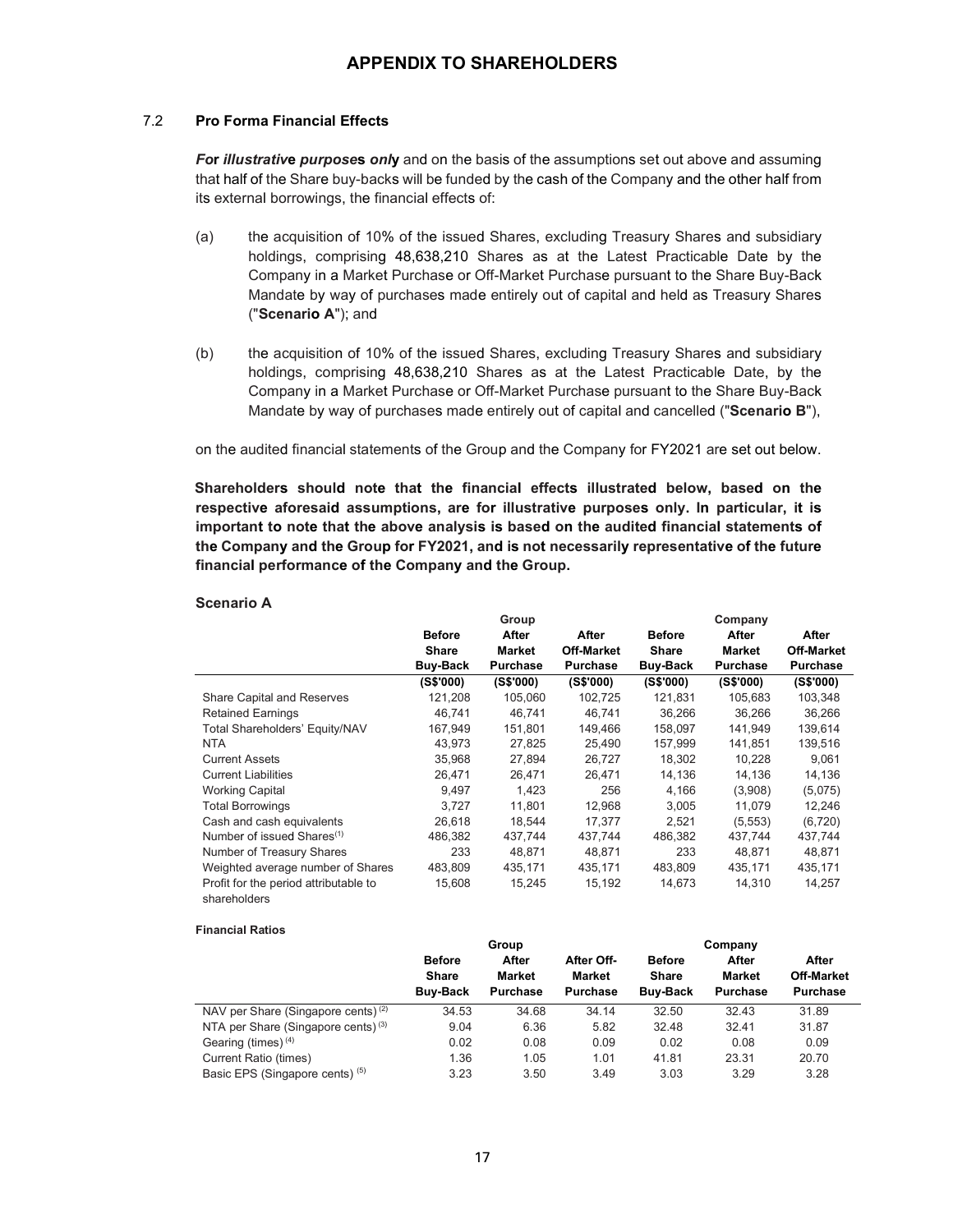#### Notes:

- (1) Based on the issued share capital of 486,382,109 Shares (excluding Treasury Shares and subsidiary holdings) as at the Latest Practicable Date.
- (2) NAV per Share equals to NAV divided by the number of Shares outstanding as at the Latest Practicable Date.
- (3) NTA per Share equals to NTA divided by the number of Shares outstanding as at the Latest Practicable Date.
- (4) Gearing equals to total borrowings divided by total equity attributable to owners of the Company.
- (5) EPS equals to profit attributable to owners of the Company divided by the weighted average number of Shares outstanding during FY2021.

#### Scenario B

|                                                       | Group                  |                 |                   |               |               |                   |
|-------------------------------------------------------|------------------------|-----------------|-------------------|---------------|---------------|-------------------|
|                                                       | <b>Before</b><br>After |                 | After             | <b>Before</b> | After         | After             |
|                                                       | <b>Share</b>           | <b>Market</b>   | <b>Off-Market</b> | Share         | <b>Market</b> | <b>Off-Market</b> |
|                                                       | <b>Buy-Back</b>        | <b>Purchase</b> | <b>Purchase</b>   | Buy-Back      | Purchase      | <b>Purchase</b>   |
|                                                       | (S\$'000)              | (S\$'000)       | (S\$'000)         | (S\$'000)     | (S\$'000)     | (S\$'000)         |
| <b>Share Capital and Reserves</b>                     | 121,208                | 105.060         | 102,725           | 121,831       | 105,683       | 103,348           |
| <b>Retained Earnings</b>                              | 46.741                 | 46.741          | 46.741            | 36.266        | 36,266        | 36,266            |
| Total Shareholders' Equity/NAV                        | 167,949                | 151,801         | 149,466           | 158,097       | 141,949       | 139,614           |
| <b>NTA</b>                                            | 43,973                 | 27,825          | 25,490            | 157,999       | 141,851       | 139,516           |
| <b>Current Assets</b>                                 | 35,968                 | 27,894          | 26,726            | 18,302        | 10,228        | 9,061             |
| <b>Current Liabilities</b>                            | 26,471                 | 26,471          | 26,471            | 14,136        | 14,136        | 14,136            |
| <b>Working Capital</b>                                | 9,497                  | 1,423           | 256               | 4,166         | (3,908)       | (5,075)           |
| <b>Total Borrowings</b>                               | 3,727                  | 11,801          | 12,968            | 3,005         | 11,079        | 12,246            |
| Cash and cash equivalents                             | 26.618                 | 18.544          | 17.377            | 2.521         | (5, 553)      | (6, 720)          |
| Number of issued Shares <sup>(1)</sup>                | 486,382                | 437,744         | 437,744           | 486,382       | 437,744       | 437,744           |
| Number of Treasury Shares                             | 233                    | 233             | 233               | 233           | 233           | 233               |
| Weighted average number of Shares                     | 483,809                | 435,171         | 435,171           | 483,809       | 435,171       | 435,171           |
| Profit for the period attributable to<br>shareholders | 15,608                 | 15,245          | 15,192            | 14,673        | 14,310        | 14,257            |

#### Financial Ratios

|                                                | Group                                     |                                           |                                         | Company                                   |                                           |                                               |
|------------------------------------------------|-------------------------------------------|-------------------------------------------|-----------------------------------------|-------------------------------------------|-------------------------------------------|-----------------------------------------------|
|                                                | <b>Before</b><br>Share<br><b>Buy-Back</b> | After<br><b>Market</b><br><b>Purchase</b> | After Off-<br>Market<br><b>Purchase</b> | <b>Before</b><br>Share<br><b>Buy-Back</b> | After<br><b>Market</b><br><b>Purchase</b> | After<br><b>Off-Market</b><br><b>Purchase</b> |
| NAV per Share (Singapore cents) $(2)$          | 34.53                                     | 34.68                                     | 34.14                                   | 32.50                                     | 32.43                                     | 31.89                                         |
| NTA per Share (Singapore cents) <sup>(3)</sup> | 9.04                                      | 6.36                                      | 5.82                                    | 32.48                                     | 32.41                                     | 31.87                                         |
| Gearing (times) $(4)$                          | 0.02                                      | 0.08                                      | 0.09                                    | 0.02                                      | 0.08                                      | 0.09                                          |
| Current Ratio (times)                          | 1.36                                      | 1.05                                      | 1.01                                    | 41.81                                     | 23.31                                     | 20.70                                         |
| Basic EPS (Singapore cents) <sup>(5)</sup>     | 3.23                                      | 3.50                                      | 3.49                                    | 3.03                                      | 3.29                                      | 3.28                                          |

#### Notes:

(1) Based on the issued share capital of 486,382,109 Shares (excluding Treasury Shares and subsidiary holdings) as at the Latest Practicable Date.

(2) NAV per Share equals to NAV divided by the number of Shares outstanding as at the Latest Practicable Date.

(3) NTA per Share equals to NTA divided by the number of Shares outstanding as at the Latest Practicable Date.

(4) Gearing equals to total borrowings divided by total equity.

(5) EPS equals to profit attributable to owners of the Company divided by the weighted average number of Shares outstanding during FY2021.

The actual impact will depend on the number and price of the Shares bought back. As stated, the Directors do not propose to exercise the Share Buy-Back Mandate to such an extent that it would have a material adverse effect on the working capital requirements, financial position and/or gearing of the Group. The purchase of the Shares will only be effected after considering relevant factors such as the working capital requirement, availability of financial resources, the expansion and investment plans of the Group, and the prevailing market conditions. The Share Buy-Back Mandate will be exercised with a view to enhance the EPS and/or NAV per Share of the Group.

It should be noted that although the Share Buy-Back Mandate would authorise the Company to purchase or otherwise acquire up to 10% of the issued Shares, the Company may not necessarily purchase or acquire or be able to purchase or otherwise acquire the entire 10% of the issued Shares. In addition, the Company may cancel, or hold as Treasury Shares, all or part of the Shares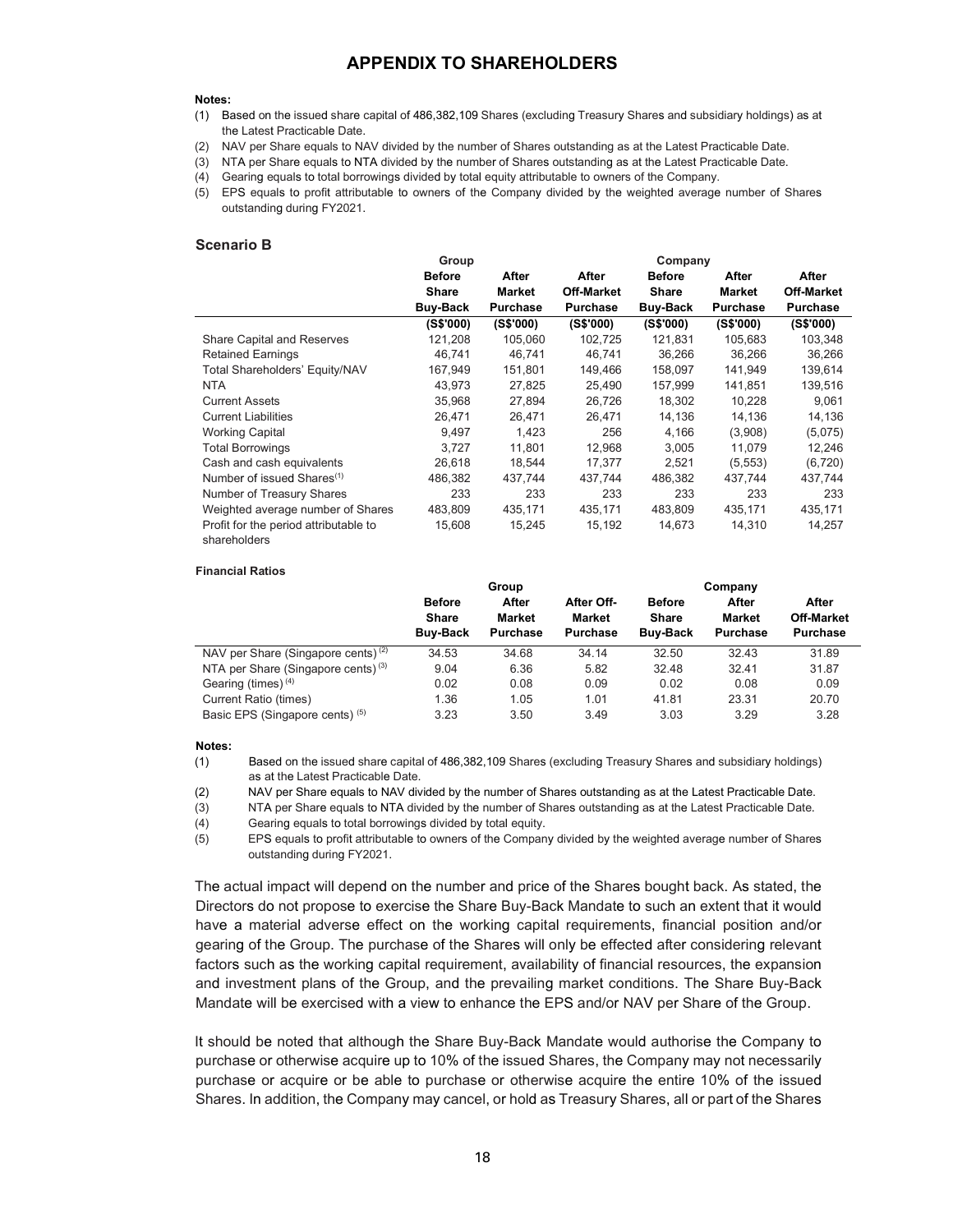purchased or otherwise acquired. The Company will take into account both financial and nonfinancial factors (for example, stock market conditions and the performance of the Shares) in assessing the relative impact of a Share purchase before execution.

## 8. TAX IMPLICATIONS

Shareholders who are in doubt as to their respective tax positions or any such tax implications or who may be subject to tax in a jurisdiction other than Singapore should consult their own professional advisors.

## 9. INTERESTED PERSONS

The Company is prohibited from knowingly buying Shares on Catalist from an interested person, that is, a Director, the chief executive officer of the Company or Controlling Shareholder of the Company or any of their Associates, and an interested person is prohibited from knowingly selling his/her Shares to the Company.

## 10. REPORTING REQUIREMENTS UNDER THE COMPANIES ACT

Within 30 days of the passing of a Shareholders' resolution to approve the purchases of Shares by the Company, the Company shall lodge a copy of such resolution with ACRA. Within 30 days of a purchase of Shares on Catalist or otherwise, the Company shall lodge with ACRA the notice of the purchase in the prescribed form, such notification including, inter alia, details of the purchase, the total number of Shares purchased by the Company, the total number of Shares cancelled, the number of Shares held as Treasury Shares, the Company's issued ordinary share capital before and after the purchase of Shares, the amount of consideration paid by the Company for the purchase, and whether the Shares were purchased out of the profits or the capital of the Company.

## 11. CATALIST RULES

#### 11.1 Public float

As at the Latest Practicable Date, approximately 53.60% of the issued share capital of the Company is held in the hands of the public. Assuming that the Company purchased the maximum of 10% of its issued share capital as at the Latest Practicable Date from members of the public by way of a Market Purchase, the percentage of Shares held by the public would be reduced to approximately 48.44%.

Accordingly, the Company is of the view that there is a sufficient number of issued Shares held in the hands of the public which would permit the Company to undertake purchases or acquisitions of its issued Shares up to the full 10% limit pursuant to the Share Buy-Back Mandate without affecting the listing status of the Shares on the SGX-ST, and that the number of Shares remaining in the hands of the public will not fall to such a level as to cause market illiquidity or to adversely affect the orderly trading of Shares.

The Directors will use their best efforts to ensure that the Company does not effect a buy-back of Shares if the buy-back of Shares would result in the number of Shares remaining in the hands of the public falling to such a level as to cause market illiquidity or adversely affect the listing status of the Company or adversely affect the orderly trading of the Shares.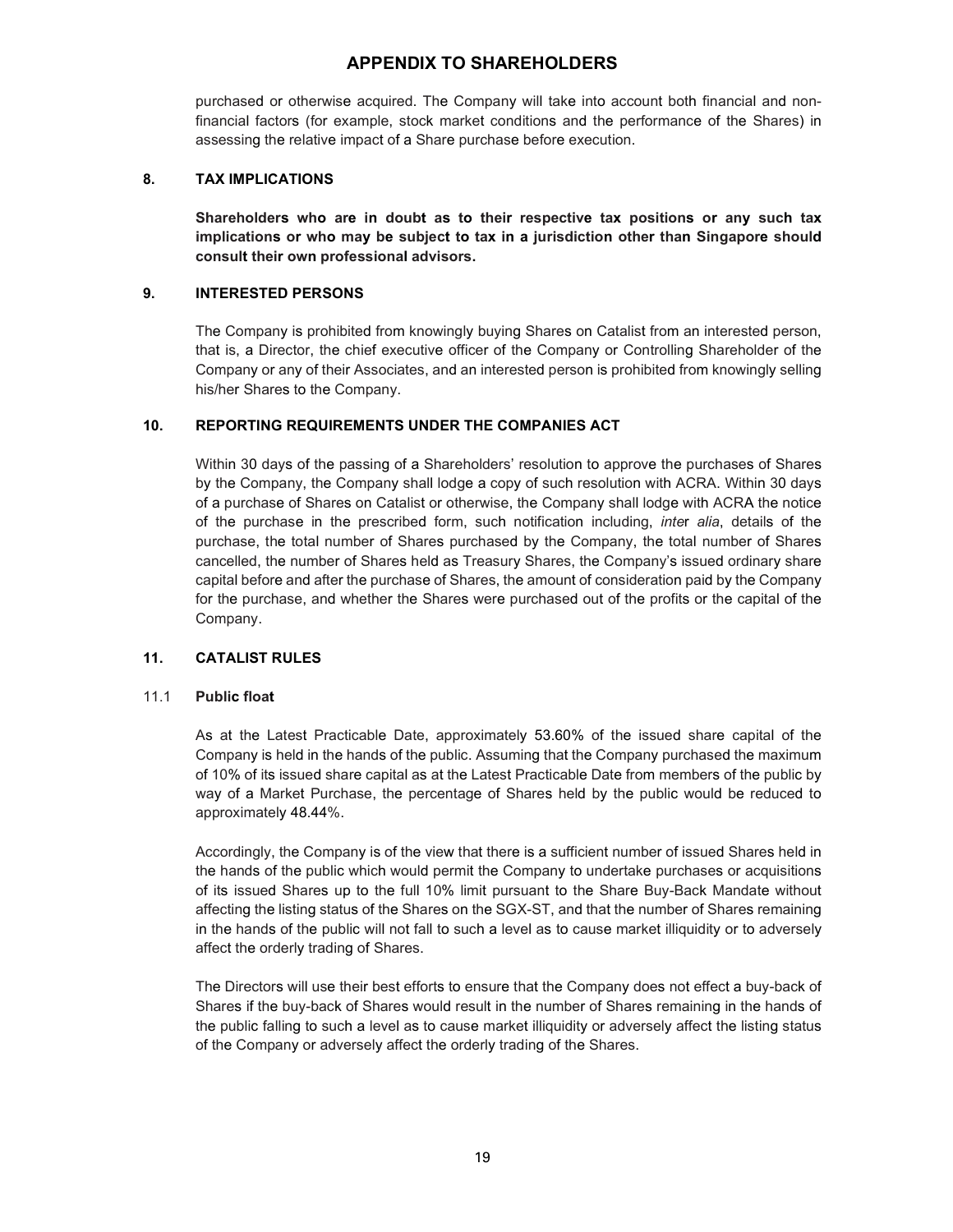#### 11.2 Maximum Price

Under the Catalist Rules, a listed company may only purchase shares by way of a market acquisition at a price which is not more than 5% above the average closing market price. The term average closing market price is defined as the average of the closing market prices of Shares over the last five (5) Market Days, on which transactions in the Shares were recorded, before the day on which purchases are made and deemed to be adjusted for any corporate action that occurs during the relevant 5-day period and the day on which the purchases were made. The Maximum Price for a Share in relation to Market Purchases by the Company, referred to in Section 3.4 of this Appendix, conforms to this restriction.

#### 11.3 Disclosure Requirements

Additionally, the Catalist Rules also specifies that a listed company shall report all purchases or acquisitions of its shares to the SGX-ST not later than 9.00 a.m.:

- (a) in the case of a Market Purchase, on the Market Day following the day of purchase of any of its Shares; and
- (b) in the case of an Off-Market Purchase under an equal access scheme, on the second Market Day after the close of acceptances of the offer.

Such announcement shall include, inter alia, details of the total number of Shares authorised for purchase, the date of purchase, the total number of Shares purchased, the purchase price per Share or (in the case of Market Purchases) the purchase price per Share or the highest price and lowest price per Share, the total consideration paid for the Shares and the number of issued Shares after purchase, in the form prescribed under the Catalist Rules.

#### 11.4 Dealing in Securities

While the Catalist Rules do not expressly prohibit any purchase of Shares by a listed company during any particular time, because the listed company would be regarded as an "insider" in relation to any proposed purchase or acquisition of its issued Shares, the Company will not undertake any purchase or acquisition of Shares pursuant to the Share Buy-Back Mandate at any time after any matter or development of a price-sensitive nature has occurred or has been the subject of consideration and/or a decision of the Board until such price-sensitive information has been publicly announced.

Further, in conformity with the best practices on dealing with securities under the Catalist Rules, the Company and its officers will not purchase or acquire any Shares through Market Purchases during the period commencing one (1) month immediately preceding the announcement of the Company's financial statements for the first half of its financial year, or the announcement of the Company's full year financial results, as the case may be.

#### 12. SHARES BOUGHT BY THE COMPANY IN THE PREVIOUS 12 MONTHS

 No purchase of Shares have been made by the Company in the 12 months preceding the Latest Practicable Date.

#### 13. INTERESTS OF THE DIRECTORS AND/OR SUBSTANTIAL SHAREHOLDERS

13.1 The following table shows the shareholding interests of the Directors and Substantial Shareholders of the Company as at the Latest Practicable Date:-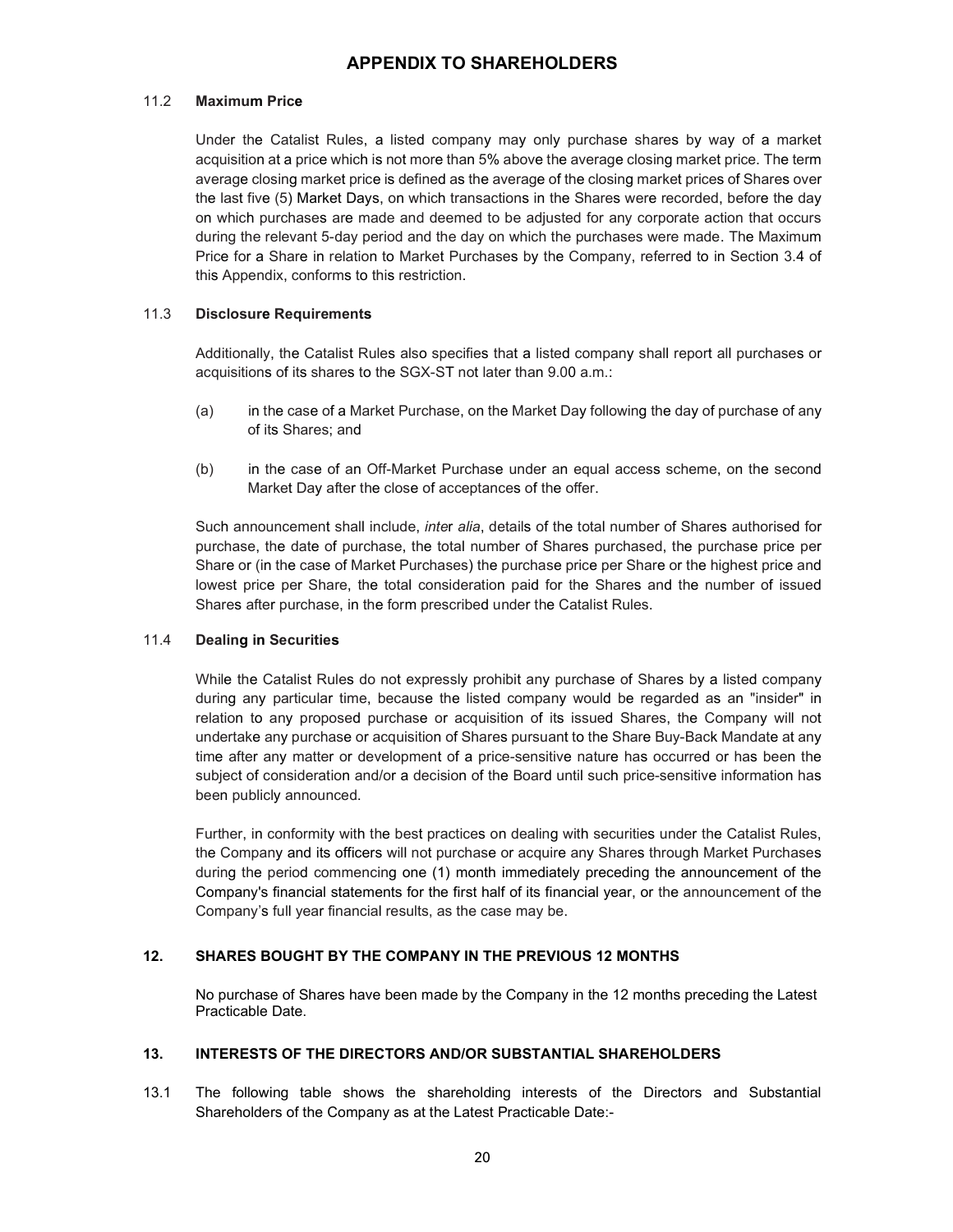|                                                          | <b>Direct interest</b> |                              | <b>Deemed interest</b> |        | <b>Total interest</b>   |        |
|----------------------------------------------------------|------------------------|------------------------------|------------------------|--------|-------------------------|--------|
| <b>Directors</b>                                         | No. of Shares          | 9/6(1)                       | No. of Shares          | 9/6(1) | No. of<br><b>Shares</b> | 9/6(1) |
| Mr. Tony Tan Choon Keat <sup>(2)</sup>                   | 35,708,073             | 7.34                         | 600,000                | 0.12   | 36,308,073              | 7.46   |
| Dr. Beng Teck Liang <sup>(3)</sup>                       | 33,626,329             | 6.91                         | -                      | -      | 33,626,329              | 6.91   |
| Mr. Jimmy Yim Wing Kuen                                  | 1,360,300              | 0.28                         |                        | ۰      | 1,360,300               | 0.28   |
| Dr. Wong Seng Weng                                       | 10,868,853             | 2.23                         |                        | -      | 10,868,853              | 2.23   |
| Mr. Ho Lon Gee                                           | 100,000                | 0.02                         |                        |        | 100,000                 | 0.02   |
| Ms. Stefanie Yuen Thio                                   | 100,000                | 0.02                         |                        |        | 100,000                 | 0.02   |
| <b>Substantial Shareholders</b><br>(excluding Directors) |                        |                              |                        |        |                         |        |
| Silver Mines Global<br>Limited <sup>(4)</sup>            | 26,949,348             | 5.54                         |                        |        | 26,949,348              | 5.54   |
| Red Ancient Global Ltd <sup>(4)</sup>                    | 377,000                | 0.08                         | 26,949,348             | 5.54   | 27,326,348              | 5.62   |
| <b>CHA Healthcare</b><br>Singapore Pte Ltd               | 116,000,000            | 23.85                        |                        |        | 116,000,000             | 23.85  |
| Dr. Ho Choon Hou <sup>(4)</sup>                          |                        | $\qquad \qquad \blacksquare$ | 27,326,348             | 5.62   | 27,326,348              | 5.62   |
| CHA Healthcare Co.,<br>$Ltd^{(5)}$                       |                        | $\qquad \qquad \blacksquare$ | 116,000,000            | 23.85  | 116,000,000             | 23.85  |
| CHA Biotech Co., Ltd <sup>(5)</sup>                      |                        |                              | 116,000,000            | 23.85  | 116,000,000             | 23.85  |

#### Notes:

- (1) Based on the issued share capital of the Company of 486,382,109 Shares (excluding Treasury Shares and subsidiary holdings) as at the Latest Practicable Date.
- (2) Mr. Tony Tan Choon Keat is deemed interested in the 600,000 Shares held by his immediate family member. Mr. Tony Tan Choon Keat does not have any outstanding Share Options.
- (3) Dr. Beng Teck Liang also holds 3,700,000 outstanding Share Options.
- (4) (a) Silver Mines Global Limited ("Silver Mines") is a wholly-owned subsidiary of Red Ancient Global Ltd ("Red Ancient") and (b) Red Ancient is wholly-owned by Dr. Ho Choon Hou. Accordingly, Red Ancient and Dr. Ho Choon Hou will be deemed to have an interest in the 26,949,348 Shares held by Silver Mines by virtue of section 7(4A) of the Act. In addition, Red Ancient has a direct interest in 377,000 Shares. As a result, Dr. Ho Choon Hou will be deemed to have an interest in the 26,949,348 Shares held by Silver Mines and 377,000 Shares held by Red Ancient by virtue of section 7(4A) of the Act. Dr. Ho Choon Hou does not have any Share Options.
- (5) CHA Healthcare Singapore Pte. Ltd. ("CHS") is a wholly-owned subsidiary of CHA Healthcare Co., Ltd ("CHC"). CHA Biotech Co., Ltd ("CHAB") is the holding company of CHS and CHC. Accordingly, CHC and CHAB will be deemed to have an interest in the 116,000,000 Shares held by CHS by virtue of section 7(4A) of the Act.

#### 14. DIRECTORS' RECOMMENDATION

The Directors having carefully considered the terms and rationale of the proposed renewal of the Share Buy-Back Mandate, are of the opinion that the Share Buy-Back Mandate is in the best interests of the Company and they recommend that Shareholders vote in favour of the proposed adoption of the Share Buy-Back Mandate.

#### 15. ANNUAL GENERAL MEETING

The AGM, notice of which has been uploaded on SGXNet and the Company's website at the URLs https://www.sgx.com/securities/company-announcements and http://www.smg.sg/investorsrelations/, will be held by electronic means on Thursday, 28 April 2022, at 3:00 p.m. for the purpose of considering and, if thought fit, passing with or without modifications, the ordinary resolution relating to the proposed renewal of the Share Buy-Back Mandate as set out in the notice of AGM.